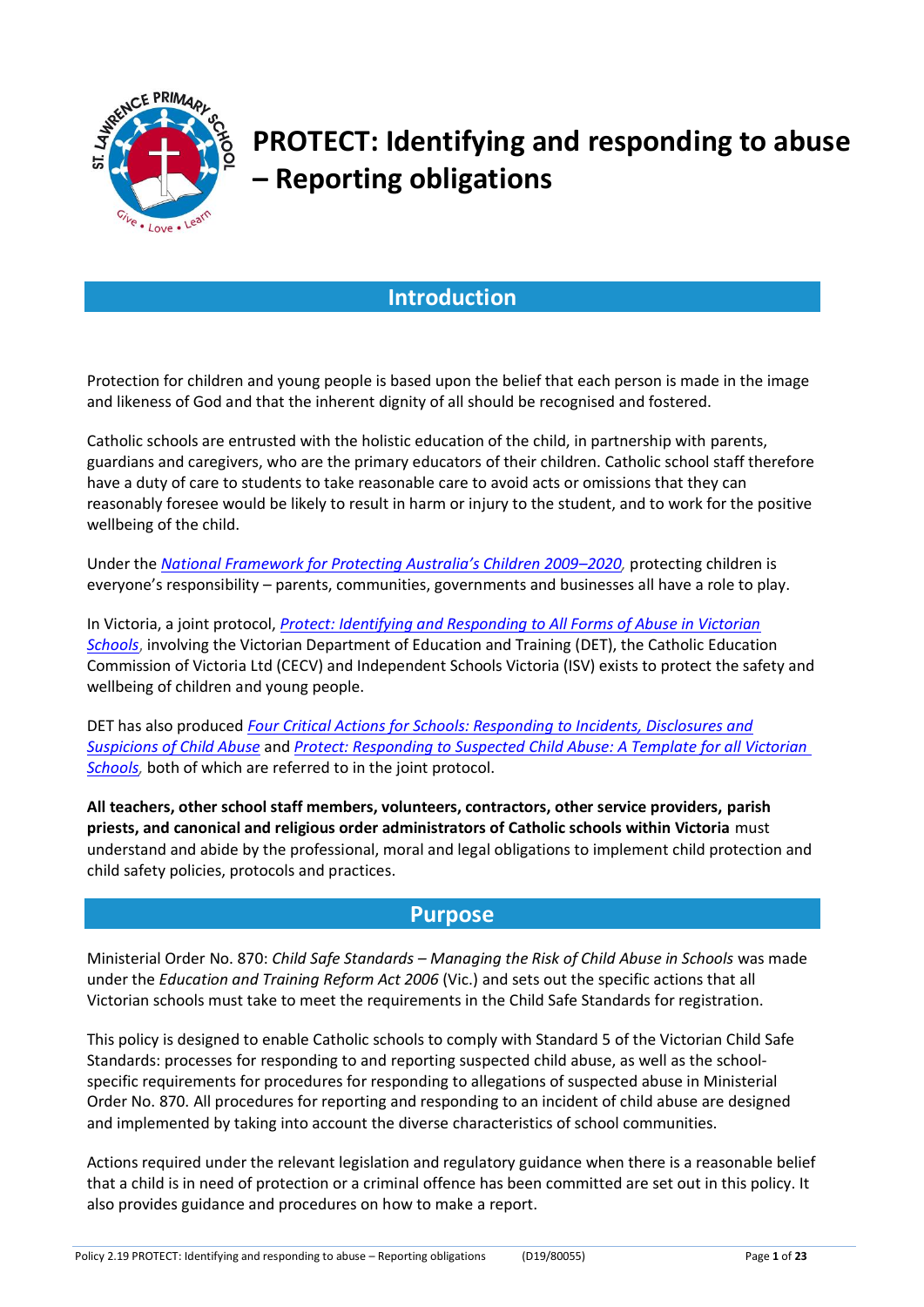This policy assists school staff (which includes volunteers, contractors, other service providers and religious leaders including clergy) to:

- identify the indicators of a child or young person who may be in need ofprotection
- understand how a 'suspicion' or 'reasonable belief' is formed
- where possible, refer to the principles of the Victorian Charter of Human Rights and Responsibilities as best practice in respecting and protecting the basic rights, freedoms and responsibilities of members of the school community
- make a report about a child or young person who may be in need of protection
- comply with obligations under the Victorian Reportable Conduct Scheme
- comply with mandatory reporting obligations under child protection law
- comply with legal obligations relating to criminal child abuse and grooming under criminal law.

# **Legislative and Regulatory Requirements**

Schools must comply with the legal obligations that relate to managing the risk of child abuse under the *Children, Youth and Families Act 2005* (Vic.), the *Crimes Act 1958* (Vic.), the *Child Wellbeing and Safety Act 2005* (Vic.), the *Education and Training Reform Act 2006* (Vic.) and the *Family Violence Protection Act 2008* (Vic.).

The *Child Wellbeing and Safety Act 2005* (Vic.) introduced the seven Victorian Child Safe Standards, which aim to create a culture where protecting children from abuse is part of everyday thinking and practice. The Child Safe Standards were introduced in response to recommendations made by the *[Betrayal of Trust](http://www.parliament.vic.gov.au/file_uploads/Inquiry_into_Handling_of_Abuse_Volume_2_FINAL_web_y78t3Wpb.pdf)* report.

Child protection reporting obligations for Catholic schools fall under five separate pieces of legislation with differing reporting requirements:

- the *Children, Youth and Families Act 2005* (Vic.)
- the *Education and Training Reform Act 2006* (Vic.)
- the *Crimes Act 1958* (Vic.)
- the *Family Violence Protection Act 2008* (Vic.)
- the *Wrongs Act 1958* (Vic.).

These legislative obligations exist in addition to moral and duty of care obligations, which require school community members to protect any child under their care and supervision from foreseeable harm.

# **Definitions and Obligations**

## **1. Types of Child Abuse and Indicators of Harm**

Child abuse can take many forms. The perpetrator may be a parent, carer, school staff member, volunteer, another adult or even another child. The nature of child abuse is complex. The abuse may occur over time and potential risk indicators are often difficult to detect. Therefore, the legal obligations for reporting allegations of child abuse can vary depending on the circumstances of the incident.

Child abuse is defined in the *Child Wellbeing and Safety Act 2005* (Vic.) to include:

- sexual offences
- grooming offences under section 49M(1) of the *Crimes Act 1958* (Vic.)
- physical violence
- serious emotional or psychological harm
- serious neglect.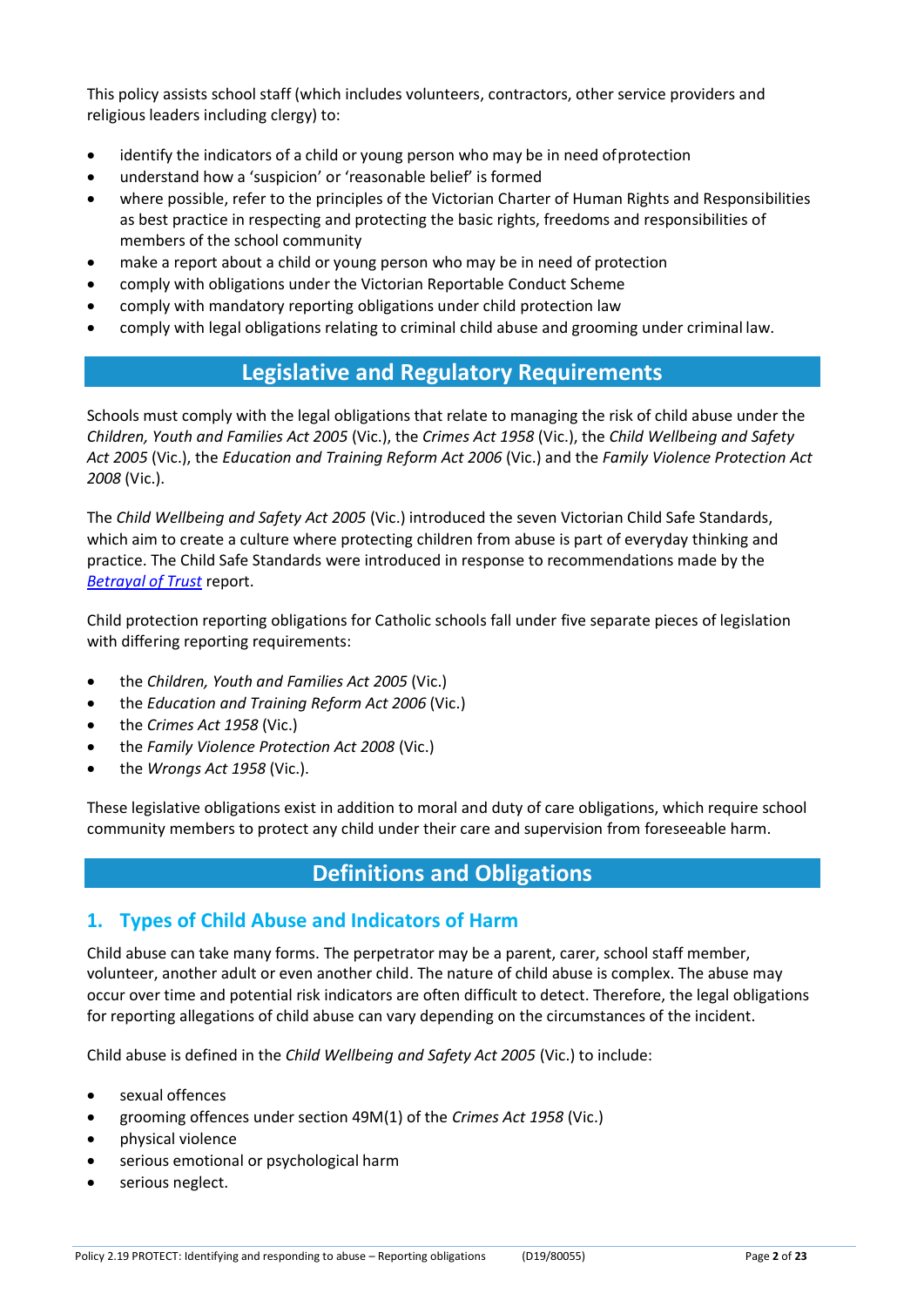| <b>Sexual offences</b>                     | A sexual offence occurs when a person involves a child in sexual activity, or<br>deliberately puts the child in the presence of sexual behaviours that are<br>exploitative or inappropriate to the child's age and development. Sexual<br>offences are governed by the Crimes Act 1958 (Vic.). Sexual abuse can<br>involve a wide range of sexual activity and may include fondling,<br>masturbation, oral sex, penetration, voyeurism and exhibitionism. It can also<br>include exploitation through pornography or prostitution.                                                                                                              |
|--------------------------------------------|-------------------------------------------------------------------------------------------------------------------------------------------------------------------------------------------------------------------------------------------------------------------------------------------------------------------------------------------------------------------------------------------------------------------------------------------------------------------------------------------------------------------------------------------------------------------------------------------------------------------------------------------------|
| <b>Grooming</b>                            | Grooming refers to predatory conduct undertaken by an adult (18 years or<br>over) to prepare a child for sexual activity at a later time. It is a sexual<br>offence under section 49M of the Crimes Act 1958 (Vic.) carrying a maximum<br>10-year term of imprisonment. Under section 49M, the adult's words or<br>conduct must be intended to facilitate the child engaging or being involved<br>in the commission of, or attempt to commit, a sexual offence by the adult or<br>another adult.                                                                                                                                                |
| <b>Physical violence</b>                   | Physical violence occurs when a child suffers or is likely to suffer significant<br>harm from a non-accidental injury or injuries inflicted by another person.<br>Physical violence can be inflicted in many ways including beating, shaking,<br>burning or using weapons (such as belts and paddles). Physical harm may<br>also be caused during student fights.                                                                                                                                                                                                                                                                               |
| Serious emotional or<br>psychological harm | Serious emotional or psychological abuse may occur when a child is<br>repeatedly rejected, isolated or frightened by threats or the witnessing of<br>family violence. It also includes hostility, derogatory name-calling and put-<br>downs, or persistent coldness from a person, to the extent where the<br>behaviour of the child is disturbed or their emotional development is at<br>serious risk of being impaired. Serious emotional or psychological harm<br>could also result from conduct that exploits a child without necessarily being<br>criminal, such as encouraging a child to engage in inappropriate or risky<br>behaviours. |
| <b>Serious neglect</b>                     | Neglect includes a failure to provide a child with an adequate standard of<br>nutrition, medical care, clothing, shelter or supervision. Significant neglect<br>causes harm to a child that is more than trivial or temporary. Serious neglect<br>is when the child is exposed to an extremely dangerous or life-threatening<br>situation and there is a continued failure to provide a child with the basic<br>necessities of life.                                                                                                                                                                                                            |
| <b>Family violence</b>                     | Family violence is defined under the Family Violence Protection Act 2008<br>(Vic.) to include behaviour that causes a child to hear, witness or be exposed<br>to the effects of family violence such as abusive, threatening, controlling or<br>coercive behaviour. While family violence does not form part of the official<br>definition of 'child abuse' in the Child Wellbeing and Safety Act 2005 (Vic.),<br>the impact of family violence on a child can be a form of child abuse, for<br>example, where it causes serious emotional or psychological harm to a child.<br>A child can also be a direct victim of family violence.         |

Child abuse can have a significant effect on a child's physical, social, psychological or emotional health, development and wellbeing. The younger the child, the more vulnerable they are to abuse and the more serious the consequences are likely to be.

There can be physical or behavioural indicators of child abuse and neglect, or a combination of both. While the presence of a single indicator, or even several indicators, does not necessarily prove that abuse or neglect has occurred, the repeated occurrence of either a physical or behavioural indicator, or the occurrence of several indicators together, should alert school staff to the possibility of child abuse or neglect.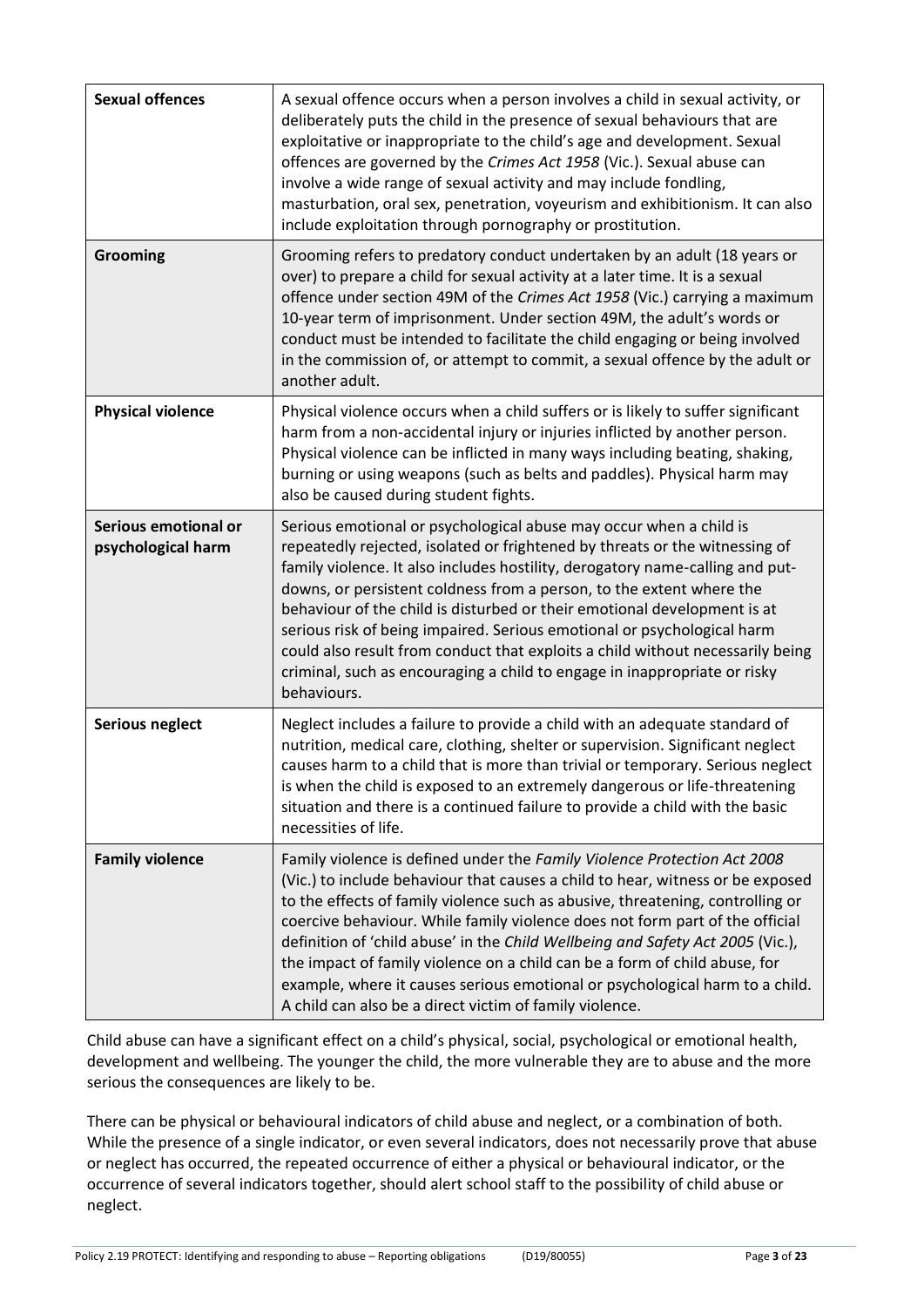Child sexual abuse is more commonly perpetrated by someone who is known to and trusted by the child, and is also often someone highly trusted within their families, communities, schools and/or other institutions, such as the Church.

For further definitions of all types of child abuse, a comprehensive list of the indicators of harm and advice on identifying perpetrators of child sexual abuse, refer to the protocol *[Protect: Identifying and](http://www.education.vic.gov.au/Documents/about/programs/health/protect/ChildSafeStandard5_SchoolsGuide.pdf)  [Responding to All](http://www.education.vic.gov.au/Documents/about/programs/health/protect/ChildSafeStandard5_SchoolsGuide.pdf) [Forms of Abuse in Victorian Schools](http://www.education.vic.gov.au/Documents/about/programs/health/protect/ChildSafeStandard5_SchoolsGuide.pdf)*.

# **2. Sources of Child Protection Reporting Obligations**

# **2.1** *Children, Youth and Families Act 2005* **(Vic.)**

## *Mandatory reporting*

Mandatory reporting is a legal requirement under the *Children, Youth and Families Act 2005* (Vic.) to protect children from harm relating to physical injury and sexual abuse. A child, for the purpose of the relevant parts of this Act*,* is any person **17 years** of age or younger. The principal, teachers, medical practitioners and nurses are mandatory reporters under this Act.

If, in the course of carrying out their duties, a mandatory reporter forms a **reasonable belief** that a child is in need of protection from physical injury or sexual abuse, and that the **child's parents are unwilling or unable to protect the child**, they must report that belief to Department of Health and Human Services (DHHS) Child Protection and/or Victoria Police, including the information prescribed in *[Protect:](http://www.education.vic.gov.au/Documents/about/programs/health/protect/PROTECT_Responding_TemplateSchools.pdf)  [Responding to Suspected Child Abuse: A Template for all Victorian Schools](http://www.education.vic.gov.au/Documents/about/programs/health/protect/PROTECT_Responding_TemplateSchools.pdf)*, as soon as possible after forming the belief.

A subsequent report must be made on each occasion on which the mandatory reporter becomes aware of further reasonable grounds for the belief and even if the reporter knows that another report has been made concerning the same child and suspected abuse.

The threshold for reporting child protection incidents, disclosures, concerns or suspicions has been set deliberately low by the joint protocol *[Protect: Identifying and Responding to All Forms of Abuse in](http://www.education.vic.gov.au/Documents/about/programs/health/protect/ChildSafeStandard5_SchoolsGuide.pdf)  [Victorian](http://www.education.vic.gov.au/Documents/about/programs/health/protect/ChildSafeStandard5_SchoolsGuide.pdf) [Schools](http://www.education.vic.gov.au/Documents/about/programs/health/protect/ChildSafeStandard5_SchoolsGuide.pdf)*. This protocol focuses on *[Four Critical Actions](http://www.education.vic.gov.au/Documents/about/programs/health/protect/FourCriticalActions_ChildAbuse.pdf)* **(refer to Appendix 1)** that all school staff must take if they form a suspicion or reasonable belief that child abuse has occurred, or that a child is at risk of suffering abuse.

#### <span id="page-3-0"></span>*Reasonable belief*

Where school staff members are concerned about the safety and wellbeing of a child or young person, they must assess that concern to determine if a report should be made to the relevant agency. If a staff member has witnessed potentially abusive behaviour, has a suspicion or has received a disclosure of child abuse, they must determine whether these observations or receipt of such information have caused the staff member to form a 'reasonable belief'.

A 'reasonable belief' or a 'belief on reasonable grounds' is not the same as having proof, but is more than rumour or speculation. **A reasonable belief is formed if a reasonable person in the same position would have formed the belief on the same grounds.**

A reasonable belief might be formed if:

- a child states that they have been physically or sexuallyabused
- any person tells you that they believe someone has been abused; this may include a child who is talking about themselves
- you observe physical or behavioural indicators of abuse, as described in *[Protect: Identifying and](http://www.education.vic.gov.au/Documents/about/programs/health/protect/ChildSafeStandard5_SchoolsGuide.pdf) [Responding to All Forms of Abuse in Victorian](http://www.education.vic.gov.au/Documents/about/programs/health/protect/ChildSafeStandard5_SchoolsGuide.pdf) Schools*
- a child or young person exhibits sexually abusive or age-inappropriatebehaviour(s)
- professional observations of the child's behaviour or development cause you to form a belief that the child has been physically or sexually abused or is likely to be abused.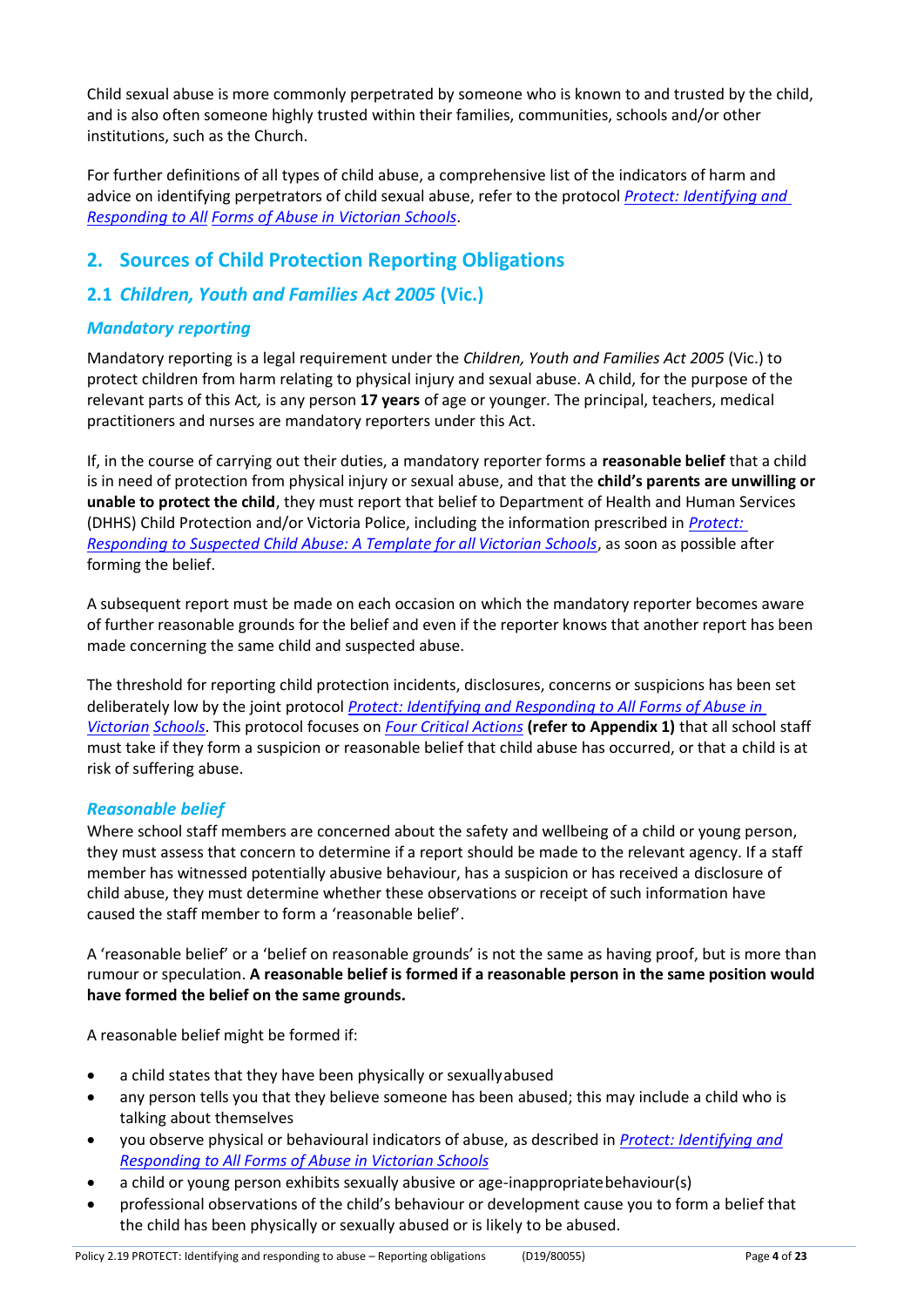While any indicators of possible child abuse or neglect are concerning, it is important to understand that the presence of a number of indicators that suggest either physical or sexual abuse of a child may be sufficient to form a reasonable belief in a mandatory reporter's mind which **must** be reported.

# **2.2** *Child Wellbeing and Safety Act 2005* **(Vic.)**

## *Reportable conduct*

The Reportable Conduct Scheme was created under the *Child Wellbeing and Safety Act 2005* (Vic.) and requires schools to notify the Commission for Children and Young People (CCYP) if an allegation of reportable conduct (a reportable allegation) is made against one of their employees.

**Employees** can include a principal, teacher, corporate staff member, board or school council employee, contractor, volunteer, school doctor/nurse/medical professional, allied health staff member, or minister of religion or religious leader.

**Reportable conduct** is defined under the *Child Wellbeing and Safety Act 2005* (Vic.) to mean a sexual offence, sexual misconduct or physical violence committed against, with or in the presence of a child, behaviour causing significant emotional or psychological harm to a child, or significant neglect of a child.

A **reportable allegation** means any information that leads a person to form a reasonable belief that an employee has committed reportable conduct or misconduct that may involve reportable conduct, whether or not the conduct or misconduct is alleged to have occurred within the course of the person's employment.

The Reportable Conduct Scheme imposes obligations on the head of entity (governing authority). For Catholic Education Melbourne schools, the head of entity (governing authority) is required to:

- have in place systems to prevent reportable conduct and, if reportable conduct is alleged, to ensure allegations can be brought to the attention of appropriate persons for investigation and response
- ensure that the CCYP is notified and given updates on the organisation's response to an allegation by contacting the Employee Relations unit on (03) 9267 0431 or by email o[n ceoir@cem.edu.au](mailto:ceoir@cem.edu.au)
- report to Victoria Police as soon as they become aware that a reportable allegation may involve suspected child abuse or criminal conduct.

Reportable conduct may also include historical reportable allegations. More guidance can be found at *[Reportable Conduct Scheme](https://ccyp.vic.gov.au/assets/resources/RCSInfoSheetUpdates/Historical-Allegations-110718.pdf) – Historical allegations*.

All school staff are required to notify the principal or, if the principal is involved in the allegation, the Leadership Team if they have a reportable allegation. The principal or a member of the Leadership Team (as applicable) must notify the Employee Relations unit of the allegation of reportable conduct as soon as possible.

The Reportable Conduct Scheme does not change mandatory reporting or other reporting obligations, including internal reporting and reporting criminal behaviour to Victoria Police. Reportable conduct reporting should be done in addition to these other reporting obligations.

For further support and advice regarding reporting conduct in Catholic schools under the Reportable Conduct Scheme, contact the Employee Relations unit on (03) 9267 0431 or by email on [ceoir@cem.edu.au.](mailto:ceoir@cem.edu.au)

## **2.3** *Crimes Act 1958* **(Vic.)**

In response to the *[Betrayal of Trust](http://www.parliament.vic.gov.au/file_uploads/Inquiry_into_Handling_of_Abuse_Volume_2_FINAL_web_y78t3Wpb.pdf)* report, three new criminal offences have been introduced under the *Crimes Act 1958* (Vic.):

• **[failure to disclose offence,](http://www.justice.vic.gov.au/home/safer%2Bcommunities/protecting%2Bchildren%2Band%2Bfamilies/failure%2Bto%2Bdisclose%2Boffence)** which requires adults to report to Victoria Police a reasonable belief that a sexual offence has been committed against a child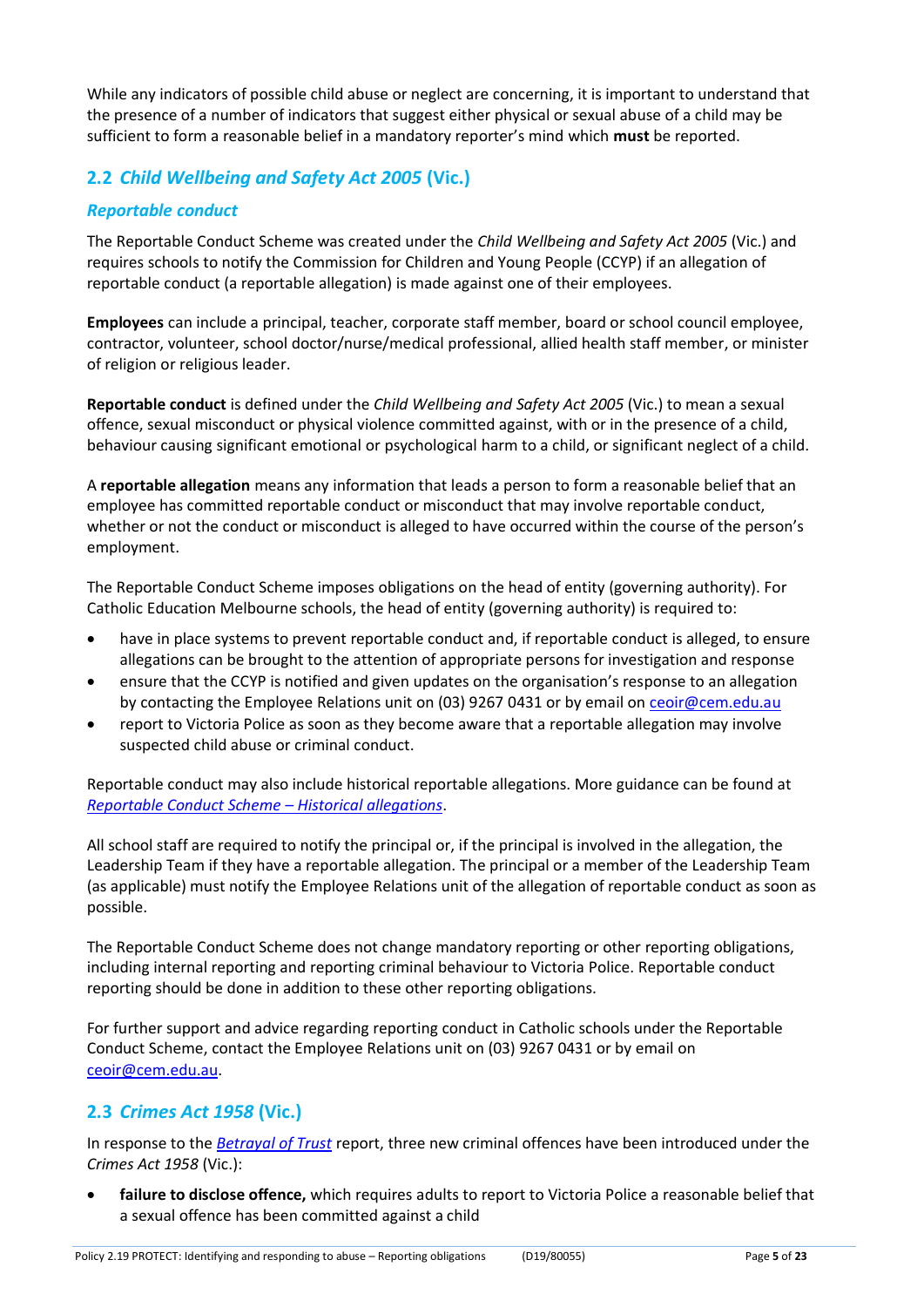- **[failure to protect offence,](http://www.justice.vic.gov.au/home/safer%2Bcommunities/protecting%2Bchildren%2Band%2Bfamilies/failure%2Bto%2Bprotect%2Boffence)** which applies to people in positions of authority within organisations, who knew of a risk of child sexual abuse by someone in the organisation and failed to reduce or remove the risk
- **[grooming offence,](http://www.justice.vic.gov.au/home/safer%2Bcommunities/protecting%2Bchildren%2Band%2Bfamilies/grooming%2Boffence)** which targets communication with a child or their parents with the intent of committing child sexual abuse.

#### <span id="page-5-0"></span>*Failure to disclose*

Any school staff member who forms a reasonable belief that a sexual offence has been committed in Victoria by an adult against a child under 16 must disclose that information to Victoria Police.

Failure to disclose the information to Victoria Police is a criminal offence under section 327 of the *Crimes Act 1958* (Vic.) and applies to **all adults (18 years and over)** in Victoria, not just professionals who work with children.

The obligation is to disclose that information to Victoria Police as soon as it is practicable to do so, except in limited circumstances such as where the information has already been reported to DHHS Child Protection.

**Refer to Appendix 2** for more information on when to report a concern that a child or young person has been sexually abused, or is in need of protection from sexual abuse.

For further information about the failure to disclose offence, see the Department of Justice and Community Safety's '[Failure to disclose offence](https://www.justice.vic.gov.au/safer-communities/protecting-children-and-families/failure-to-disclose-offence)' and '[Betrayal of trust fact](https://www.justice.vic.gov.au/safer-communities/protecting-children-and-families/betrayal-of-trust-fact-sheet-the-new) sheet' webpages.

#### *Failure to protect*

Any school staff member in a position of authority who has the power or responsibility to remove risk, and becomes aware that an adult associated with their organisation (such as an employee, contractor, volunteer, sport coach or visitor) poses a risk of sexual abuse to a child **under 16** who is in the care or supervision of the organisation, must take all reasonable steps to reduce or remove that risk.

In a school context, this will include the principal, deputy principal and business manager and may also extend to school counsellors, heads of departments and heads of schools.

Failure to take reasonable steps to protect a child in the organisation from the risk of sexual abuse from an adult associated with the organisation is a criminal offence under section 49O(1) of the *Crimes Act 1958* (Vic.).

For further information about the failure to protect offence, see the Department of Justice and Community Safety's '[Failure to protect offence](https://www.justice.vic.gov.au/safer-communities/protecting-children-and-families/failure-to-protect-a-new-criminal-offence-to)' webpage and *[Betrayal of Trust: Factsheet](https://www.justice.vic.gov.au/sites/default/files/embridge_cache/emshare/original/public/2018/07/a9/431cfe3d9/failure_to_protect_betrayal_of_trust_factsheet_2017.pdf)*.

#### *Grooming*

The offence of grooming prohibits predatory conduct designed to prepare or 'groom' a child for future sexual activity and is contained in section 49M(1) of the *Crimes Act 1958* (Vic.). The offence applies to communication with children **under 16 years**.

Grooming can be conducted in person or online, for example via interaction through social media, web forums and emails. The offence can be committed by any person aged 18 years or over. It does not apply to communication between people who are both under 18 years of age.

For further information about the grooming offence, see the Department of Justice and Community Safety's '[Grooming offence](https://www.justice.vic.gov.au/safer-communities/protecting-children-and-families/grooming-offence)' webpage and *[Betrayal of Trust:](https://www.justice.vic.gov.au/sites/default/files/embridge_cache/emshare/original/public/2018/07/ea/2bff28cdf/grooming_betrayal_of_trust_factsheet_2017.pdf) Factsheet*.

For more information about managing and responding to the risk of abuse, see DET's '[Responding to](http://www.education.vic.gov.au/school/principals/spag/safety/Pages/sexualassault.aspx)  [Student Sexual Offending](http://www.education.vic.gov.au/school/principals/spag/safety/Pages/sexualassault.aspx)' and '[Risk Management](http://www.education.vic.gov.au/school/principals/spag/governance/Pages/risk.aspx)' webpages.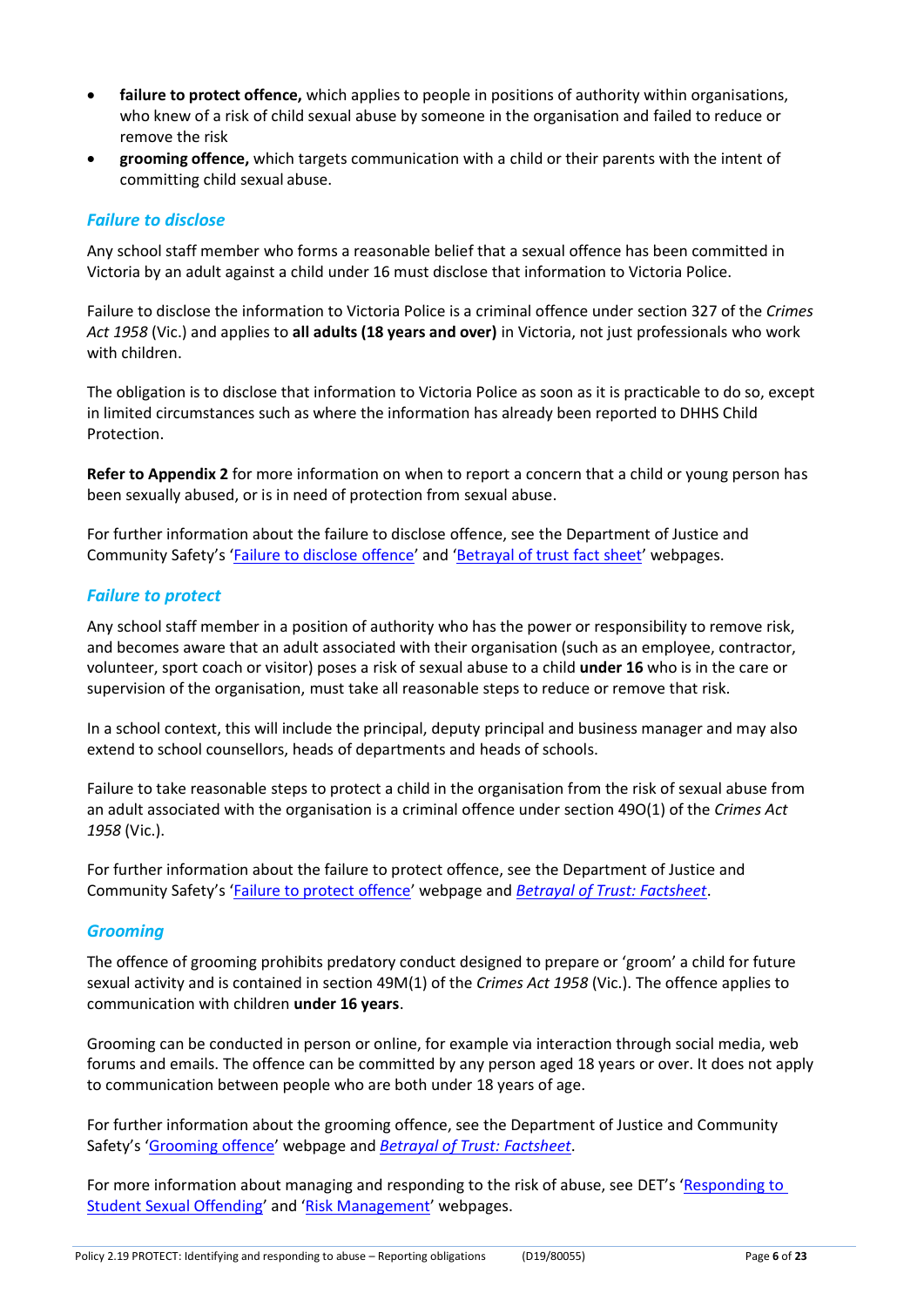## **2.4** *Education and Training Reform Act 2006* **(Vic.) – Child safety obligations**

From a child safety perspective, the key functions of the *Education and Training Reform Act 2006* (Vic.) are to:

- require schools to notify the Victorian Institute of Teaching (VIT) when a school has taken action against a teacher
- ensure compliance with the Victorian Child Safe Standards as a requirement of registration for all Victorian schools.

A registered school must ensure that the care, safety and welfare of all students attending the school are in accordance with all applicable Victorian and Commonwealth laws, and that all staff employed at the school are advised of their obligations to child safety.

## **2.5** *Wrongs Act 1958* **(Vic.) and duty of care**

#### *Organisational duty of care*

The *Wrongs Act 1958* (Vic.) creates an organisational liability for child abuse for organisations that exercise care, supervision or authority over children. This is colloquially referred to as an 'organisational duty of care'.

Schools owe a duty to take reasonable precautions to prevent the abuse (sexual or physical) of a child (under 18) by an individual associated with the school while the child is under the care, supervision or authority of the school.

Individuals associated with the school can include employees, volunteers, office holders, contractors, ministers of religion and religious leaders.

Reasonable precautions that a school could take are not defined in the *Wrongs Act 1958* (Vic.) but, as examples, the following measures are what courts have previously considered to be reasonable precautions in the context of organisational child abuse:

- conducting employment screening and reference checking
- providing supervision and training
- implementing systems to provide early warning of possible offences
- performing random and unannounced inspections to deter misconduct
- encouraging children and adults to notify authorities or parents about any signs of aberrant or unusual behaviour.

#### *School staff duty of care*

School staff have a duty to take reasonable steps to protect children and young people under their care and supervision from harm that is reasonably foreseeable (this duty applies to all school staff). The question of what constitutes reasonable steps will depend on the individual circumstances of each case.

A staff member may breach their duty of care towards a student if they fail to act in the way a reasonable or diligent professional would have acted in the same situation.

For more information on the scope of staff duty of care obligations and examples of reasonable steps they can take in relation to suspected child abuse, refer to the protocol *[Protect: Identifying and](http://www.education.vic.gov.au/Documents/about/programs/health/protect/ChildSafeStandard5_SchoolsGuide.pdf) [Responding to All Forms of Abuse in Victorian](http://www.education.vic.gov.au/Documents/about/programs/health/protect/ChildSafeStandard5_SchoolsGuide.pdf) Schools*.

## **2.6 Victorian Charter of Human Rights and Responsibilities**

While Victorian Catholic schools are not bound by the *Charter of Human Rights and Responsibilities Act 2006* (Vic.), the following principle should be noted: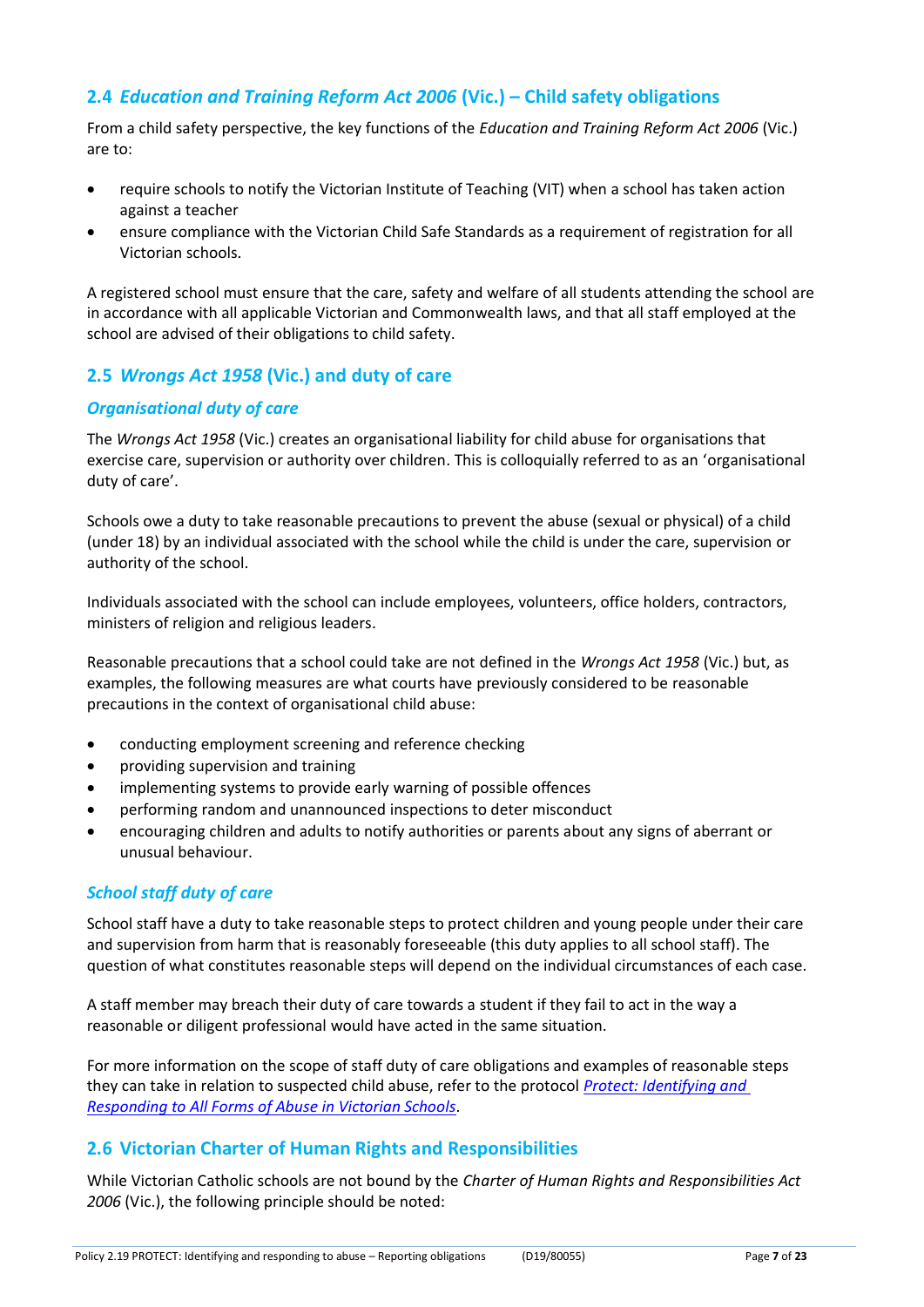School staff are required to respond to suspected child abuse with proper consideration for human rights, and, when making decisions and taking actions in response to suspected child abuse, to act compatibly with human rights. This means that school staff should take into account the right to protection without discrimination, the right to protection from torture and cruel, inhuman or degrading treatment and the right to privacy when responding to suspected child abuse.

## **Procedures**

**St Lawrence Primary School** has a moral, legal and mission-driven responsibility to create nurturing school environments where children and young people are respected, and their voices heard, and where they are safe and feel safe.

Every person involved in **St Lawrence Primary School** has a responsibility to understand the important and specific role they have individually and collectively to ensure that the wellbeing and safety of all children and young people are at the forefront of all they do and every decision they make.

**It is Catholic Education Melbourne's policy that all schools display the** *[Four Critical Actions for Schools:](http://www.education.vic.gov.au/Documents/about/programs/health/protect/FourCriticalActions_ChildAbuse.pdf) [Responding to Incidents, Disclosures and Suspicions of Child Abuse](http://www.education.vic.gov.au/Documents/about/programs/health/protect/FourCriticalActions_ChildAbuse.pdf)* **diagram in staff rooms and other strategic areas of the school to ensure all school staff are aware of the actions to take as soon as they witness a child protection incident, receive a disclosure or form a reasonable suspicion or belief that a child has been, or is at risk of being, abused.**

## **3. Responding to and Reporting Child Protection Concerns**

The approach to responding to and reporting child protection concerns in the joint protocol incorporates *[Four Critical Actions for Schools: Responding to Incidents, Disclosures and Suspicions of Child Abuse](http://www.education.vic.gov.au/Documents/about/programs/health/protect/FourCriticalActions_ChildAbuse.pdf)* **[\(refer](http://www.education.vic.gov.au/Documents/about/programs/health/protect/FourCriticalActions_ChildAbuse.pdf)  [to Appendix 1\)](http://www.education.vic.gov.au/Documents/about/programs/health/protect/FourCriticalActions_ChildAbuse.pdf)**.

A school staff member must act, and follow the *Four Critical Actions*, as soon as they become aware of a child protection incident, that is, when **a child is experiencing, or is at risk of experiencing, abuse**.

## **3.1 Becoming aware of a child protection incident**

There are four main ways in which a school staff member may become aware that a child is experiencing, or is at risk of experiencing, abuse:

#### **1. Witnessing an incident**

If you witness an incident where you believe a child has been subjected to, or may be at risk of, abuse, including exposure to family violence, you must first take immediate action to protect the safety of the child or children involved and then refer to *[Four](http://www.education.vic.gov.au/Documents/about/programs/health/protect/FourCriticalActions_ChildAbuse.pdf) [Critical Actions for Schools: Responding](http://www.education.vic.gov.au/Documents/about/programs/health/protect/FourCriticalActions_ChildAbuse.pdf)  [to Incidents, Disclosures and Suspicions of Child Abuse](http://www.education.vic.gov.au/Documents/about/programs/health/protect/FourCriticalActions_ChildAbuse.pdf)*.

#### **2. Forming a suspicion or reasonable belief**

All suspicions that a child has been, is being, or is at risk of being, abused must be taken seriously, including suspicions that the abuse is taking or may take place outside school grounds or areas. If your suspicion develops into a reasonable belief, you must act and refer to *[Four Critical Actions](http://www.education.vic.gov.au/Documents/about/programs/health/protect/FourCriticalActions_ChildAbuse.pdf) [for](http://www.education.vic.gov.au/Documents/about/programs/health/protect/FourCriticalActions_ChildAbuse.pdf)  [Schools: Responding to Incidents, Disclosures and Suspicions of Child Abuse](http://www.education.vic.gov.au/Documents/about/programs/health/protect/FourCriticalActions_ChildAbuse.pdf)*.

#### **3. Receiving a disclosure about or from a current student**

All disclosures must be treated seriously. You should immediately refer to *[Four Critical Actions for](http://www.education.vic.gov.au/Documents/about/programs/health/protect/FourCriticalActions_ChildAbuse.pdf)  [Schools: Responding to Incidents, Disclosures](http://www.education.vic.gov.au/Documents/about/programs/health/protect/FourCriticalActions_ChildAbuse.pdf) [and Suspicions of Child Abuse](http://www.education.vic.gov.au/Documents/about/programs/health/protect/FourCriticalActions_ChildAbuse.pdf)*.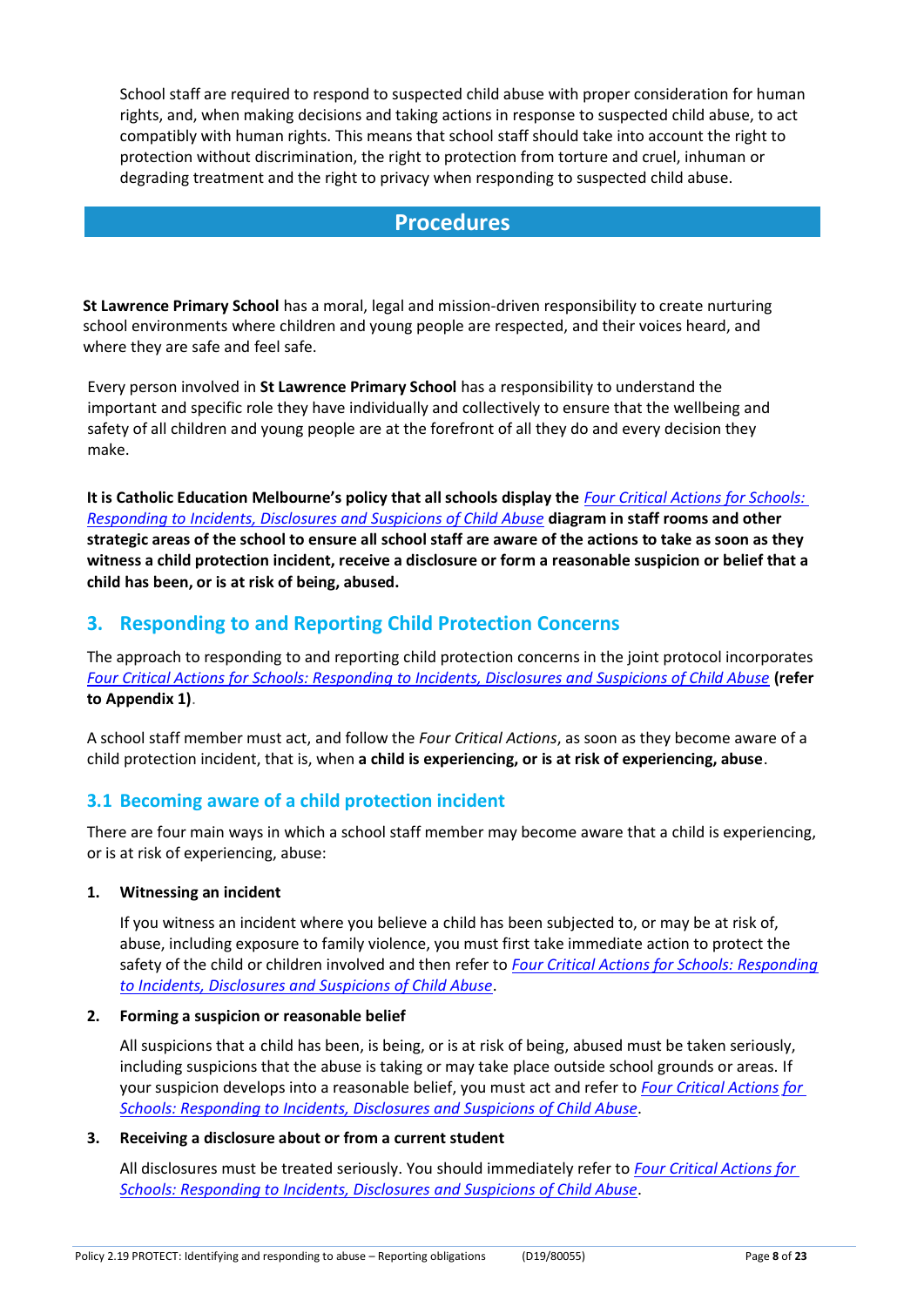#### **4. Receiving a disclosure about or from a former student**

If you receive a disclosure from a former student about historical abuse, you must act. If the former student is currently of school age and attending a Victorian school, you must immediately refer to *[Four Critical Actions for Schools: Responding to Incidents, Disclosures and Suspicions of Child](http://www.education.vic.gov.au/Documents/about/programs/health/protect/FourCriticalActions_ChildAbuse.pdf) [Abuse](http://www.education.vic.gov.au/Documents/about/programs/health/protect/FourCriticalActions_ChildAbuse.pdf)*.

If the former student is no longer of school age or attending a Victorian school, you must still report the disclosure to [DHHS Child Protection.](http://www.education.vic.gov.au/about/contact/Pages/reportingabuse.aspx?Redirect=1)

#### *Notes and records*

School staff members are to keep clear and comprehensive notes relating to incidents, disclosures and allegations of child abuse using *[Protect: Responding to Suspected Child Abuse: A Template for all](http://www.education.vic.gov.au/Documents/about/programs/health/protect/PROTECT_Responding_TemplateSchools.pdf)  [Victorian Schools](http://www.education.vic.gov.au/Documents/about/programs/health/protect/PROTECT_Responding_TemplateSchools.pdf)*.

Even if a school staff member decides not to make a report, they must still accurately document their notes relating to the incident, disclosure or allegation of child abuse using *[Protect: Responding to](http://www.education.vic.gov.au/Documents/about/programs/health/protect/PROTECT_Responding_TemplateSchools.pdf)  [Suspected Child Abuse: A Template for all Victorian Schools.](http://www.education.vic.gov.au/Documents/about/programs/health/protect/PROTECT_Responding_TemplateSchools.pdf)*

Notes and records must be kept securely on school grounds and must not be destroyed as they may be needed at a later time.

#### *Disclosures*

It is the role of school staff members to reassure and support a child or young person who makes a disclosure of abuse. However, school staff members should never promise to keep any disclosures confidential as all disclosures of abuse must be reported.

The role of school staff remains the same if disclosures are made by a parent/carer or a sibling, or if disclosures involve family violence.

For strategies on how to manage a disclosure, refer to *[Protect: Identifying and Responding to All Forms of](http://www.education.vic.gov.au/Documents/about/programs/health/protect/ChildSafeStandard5_SchoolsGuide.pdf) [Abuse in Victorian Schools](http://www.education.vic.gov.au/Documents/about/programs/health/protect/ChildSafeStandard5_SchoolsGuide.pdf)*.

#### **3.2 The Four Critical Actions**

There are *Four Critical Actions* which must be taken when responding to and reporting a child protection incident, disclosure or suspicion:

- 1. Responding to an Emergency
- 2. Reporting to Authorities
- 3. Contacting Parents/Carers
- 4. Providing Ongoing Support.

#### *Critical Action 1: Responding to an Emergency*

This first step is only applicable if a child has **just been abused** or is at risk of **immediate harm**. If this is not the case, go straight to **Critical Action 2: Reporting to Authorities.**

If the child has **just been abused or is at risk of immediate harm**, you must take reasonable steps to protect the child, including:

- separating the alleged victim and others involved, ensuring that if the parties involved are all present at the school, they are supervised separately by a school staff member
- arranging and providing urgent medical assistance where necessary, including administering first aid or calling 000 for an ambulance
- calling 000 for urgent police assistance if the person who is alleged to have engaged in the abuse poses an immediate risk to the health and safety of any person.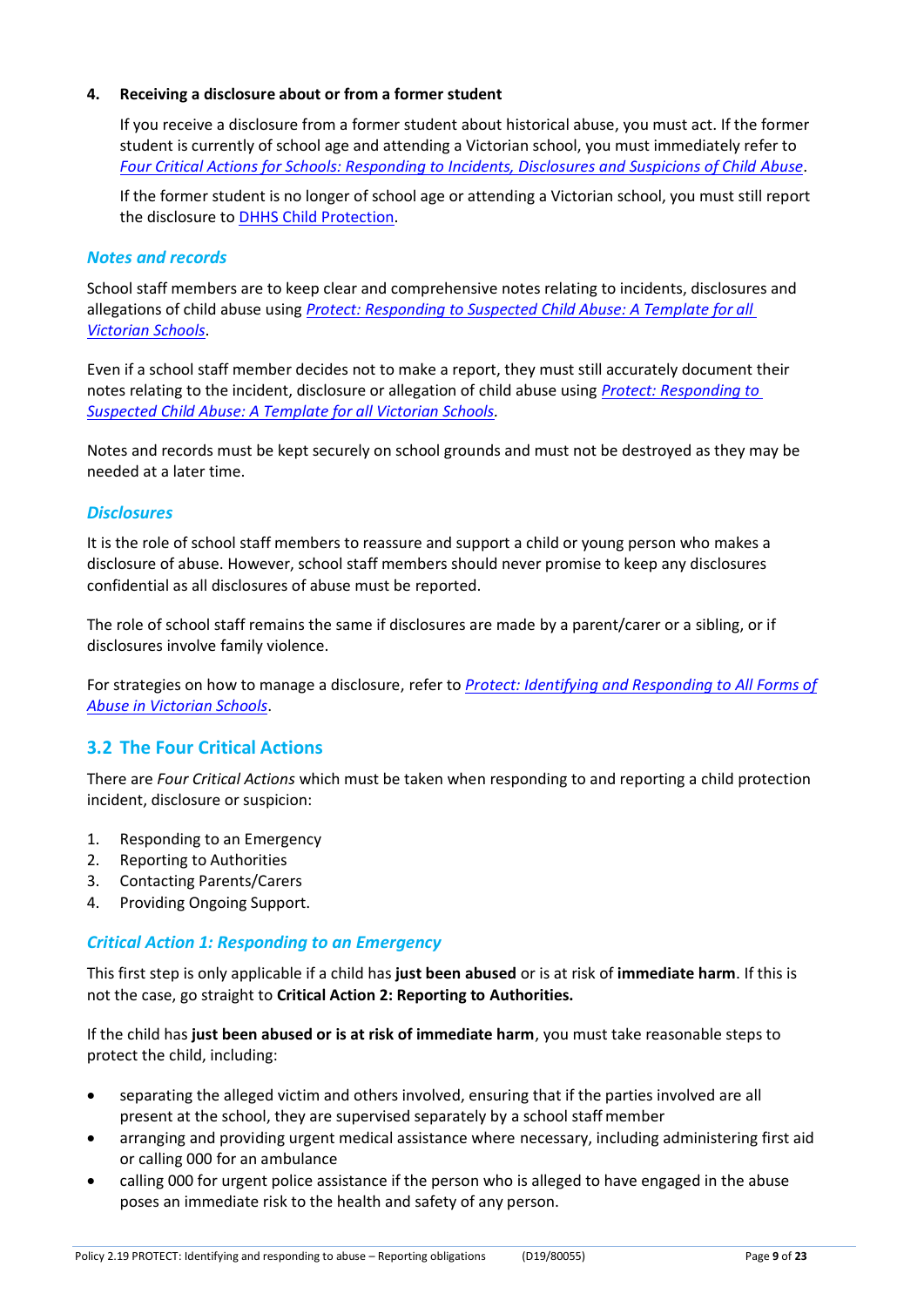If the child protection incident has occurred at the school, school staff should also ensure that reasonable steps are taken to preserve the environment, the clothing and other items and to prevent any potential witnesses (including school staff members, volunteers and contractors) from discussing the incident until Victoria Police or relevant authorities arrive on the premises.

### *Critical Action 2: Reporting to Authorities*

#### **All forms and instances of suspected or alleged child abuse must be reported to the appropriate authority.**

Once immediate health and safety concerns have been addressed, the school staff member must take steps to report the incident, suspicion or disclosure of child abuse as soon as practicable. Failure to report physical and sexual child abuse may amount to a criminal offence (refer to [Failure to disclose\)](#page-5-0).

There are different reporting procedures depending on:

- whether the source of the suspected or alleged abuse comes from within the school or within the family or community of the child
- the type of abuse.

In all cases, school staff members must report internally to the principal or, if the principal is involved in the allegation, the Leadership Team.

Additionally:

- where the source of the abuse comes from within the school, that is, the suspected or alleged abuse involves a school staff member, volunteer, allied health professional, officer/office holder, contractor or visitor at the school, it must be reported to Victoria Police
- where the suspicion, belief or disclosure relates to sexual abuse or grooming, it must be reported to Victoria Police
- where the source of the abuse comes from within the family or community and is not sexual abuse or grooming, it must be reported to DHHS Child Protection.

DHHS and DET have deliberately set a low threshold for the formation of a 'reasonable belief'. For more information, refer to the [Reasonable belief](#page-3-0) section of this policy.

*[Four Critical Actions for Schools: Responding to Incidents, Disclosures and Suspicions of Child Abuse](http://www.education.vic.gov.au/Documents/about/programs/health/protect/FourCriticalActions_ChildAbuse.pdf)* requires all school staff to report all incidents, suspicions and disclosures of abuse as soon as possible to the relevant authorities.

#### *How to make a mandatory report*

The table below describes the information to include when making a **mandatory report** about child abuse or child protection concerns. If a child is at immediate risk of harm, contact Victoria Police immediately.

| <b>Making a Mandatory Report</b> |                                                                                                                                                                                                                                                                                                                                 |
|----------------------------------|---------------------------------------------------------------------------------------------------------------------------------------------------------------------------------------------------------------------------------------------------------------------------------------------------------------------------------|
| <b>Step</b>                      | <b>Description</b>                                                                                                                                                                                                                                                                                                              |
| 1. Keep notes                    | Keep comprehensive notes that are dated and include the following information:                                                                                                                                                                                                                                                  |
|                                  | a description of the concerns (e.g. physical injuries, student behaviour)<br>the source of those concerns (e.g. observation, report from child or another person)<br>$\bullet$<br>the actions taken as a result of the concerns (e.g. consultation with the principal, report)<br>$\bullet$<br>to DHHS Child Protection, etc.). |
|                                  | Schools can use the template provided in Protect: Responding to Suspected Child Abuse: A<br>Template for all Victorian Schools to record their notes.                                                                                                                                                                           |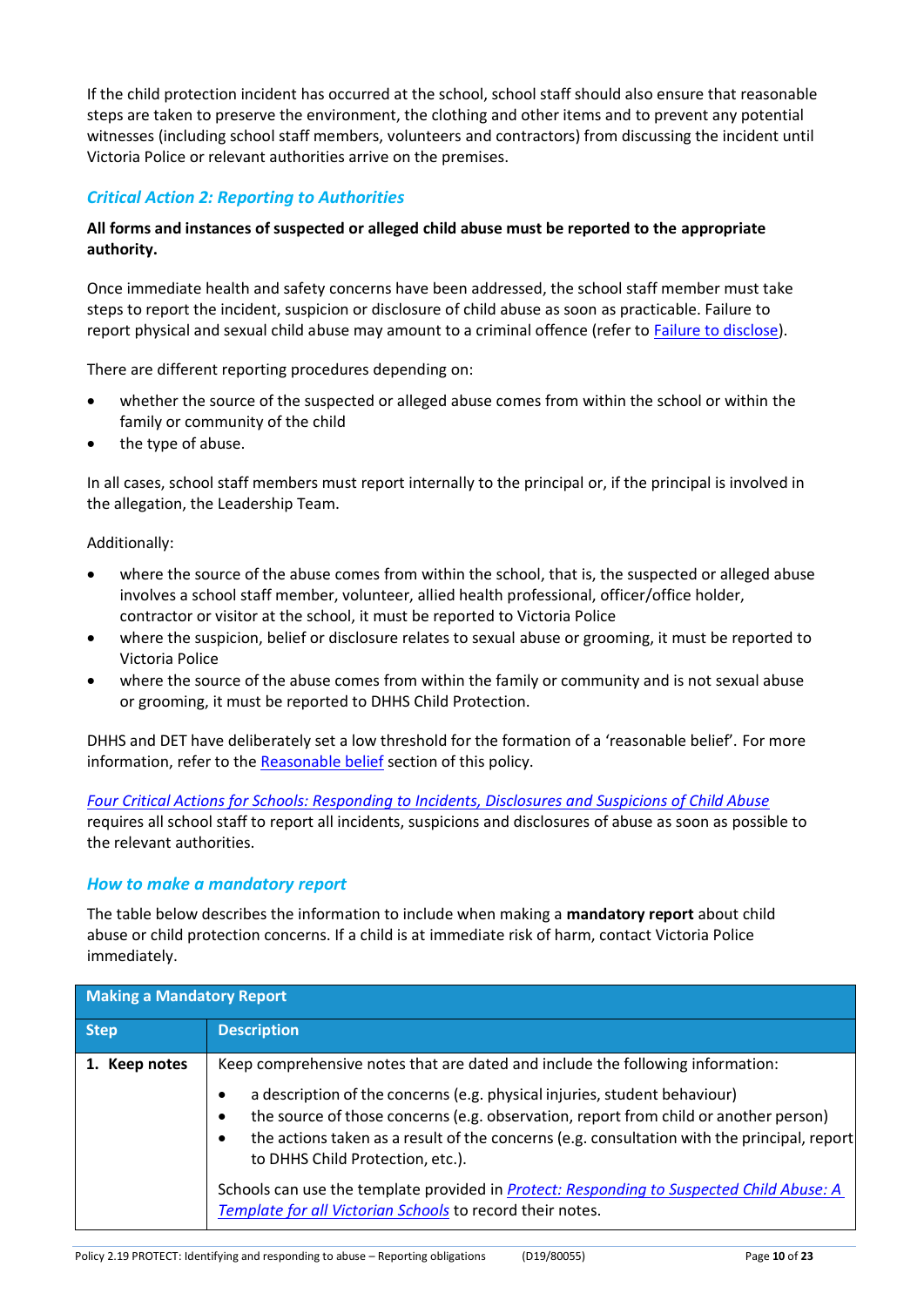| <b>Making a Mandatory Report</b> |                                                                                                                                                                                                                                                                                                                                                                                                                                                           |  |
|----------------------------------|-----------------------------------------------------------------------------------------------------------------------------------------------------------------------------------------------------------------------------------------------------------------------------------------------------------------------------------------------------------------------------------------------------------------------------------------------------------|--|
| <b>Step</b>                      | <b>Description</b>                                                                                                                                                                                                                                                                                                                                                                                                                                        |  |
| 2. Discuss<br>concerns           | Due to the complexity of child abuse incidents, disclosures and suspicions, it is<br>recommended that concerns and observations regarding suspected physical or sexual<br>abuse of a child are discussed with the principal or a member of the Leadership Team<br>and/or Catholic Education Melbourne's Student Wellbeing Information Line.                                                                                                               |  |
|                                  | This is not a legal requirement; however, it will help to ensure support is provided to all<br>involved in matters of this nature. The confidentiality of these discussions must be<br>maintained.                                                                                                                                                                                                                                                        |  |
|                                  | You should then make your own assessment about whether you are required to make a<br>report about the child or young person and to whom the report should be made.                                                                                                                                                                                                                                                                                        |  |
|                                  | It is important to remember that the duty to report abuse or suspicions of abuse exists<br>even if the principal, member of the Leadership Team or a representative of Catholic<br>Education Melbourne advises you not to proceed with reporting suspected abuse.                                                                                                                                                                                         |  |
| 3. Gather and<br>document        | Gather the relevant information necessary to make the report. This should include the<br>following:                                                                                                                                                                                                                                                                                                                                                       |  |
| information                      | full name, date of birth and residential address of the child or young person<br>$\bullet$<br>details of the concerns and the reasons for those concerns<br>$\bullet$<br>your involvement with the child or young person<br>$\bullet$<br>details of any other agencies which may be involved with the child or young person.<br>$\bullet$                                                                                                                 |  |
|                                  | This information should be collected and documented using Protect: Responding to<br>Suspected Child Abuse: A Template for all Victorian Schools. The template is to be used to<br>record as much information as possible to provide when you make your report to either<br>Victoria Police or DHHS Child Protection.                                                                                                                                      |  |
|                                  | It is critical that completing the template does not impact on reporting times $-$ if a child is<br>in immediate danger, school staff need to report the matter to Victoria Police<br>immediately.                                                                                                                                                                                                                                                        |  |
| 4. Make the                      | To report concerns which are life-threatening, phone 000 or the local police station.                                                                                                                                                                                                                                                                                                                                                                     |  |
| report                           | Where the source of the abuse comes from within the school, that is, the suspected or<br>alleged abuse involves a school staff member, volunteer, allied health practitioner,<br>officer/office holder, contractor or visitor at the school:                                                                                                                                                                                                              |  |
|                                  | contact Victoria Police, who will contact DHHS Child Protection when appropriate<br>$\bullet$<br>report internally to:<br>$\bullet$                                                                                                                                                                                                                                                                                                                       |  |
|                                  | the principal, or the Leadership Team if the principal is involved in the allegation<br>$\circ$<br>Catholic Education Melbourne's Student Wellbeing Information Line (9267 0228).<br>$\circ$                                                                                                                                                                                                                                                              |  |
|                                  | Where the source of the suspected or alleged abuse comes from within the child's family<br>or community, you must:                                                                                                                                                                                                                                                                                                                                        |  |
|                                  | report sexual abuse and grooming to Victoria Police<br>$\bullet$<br>report the matter to DHHS Child Protection if you consider the child to be in need of<br>$\bullet$<br>protection due to child abuse, or that they have been, are being or are at risk of being<br>harmed due to any form of abuse, including family violence. If after hours, call the<br><b>Child Protection Emergency Service on 13 12 78</b><br>report internally to:<br>$\bullet$ |  |
|                                  | the principal, or a member of the Leadership Team if the principal is unavailable<br>$\circ$<br>Catholic Education Melbourne's Student Wellbeing Information Line (92670228).<br>$\circ$                                                                                                                                                                                                                                                                  |  |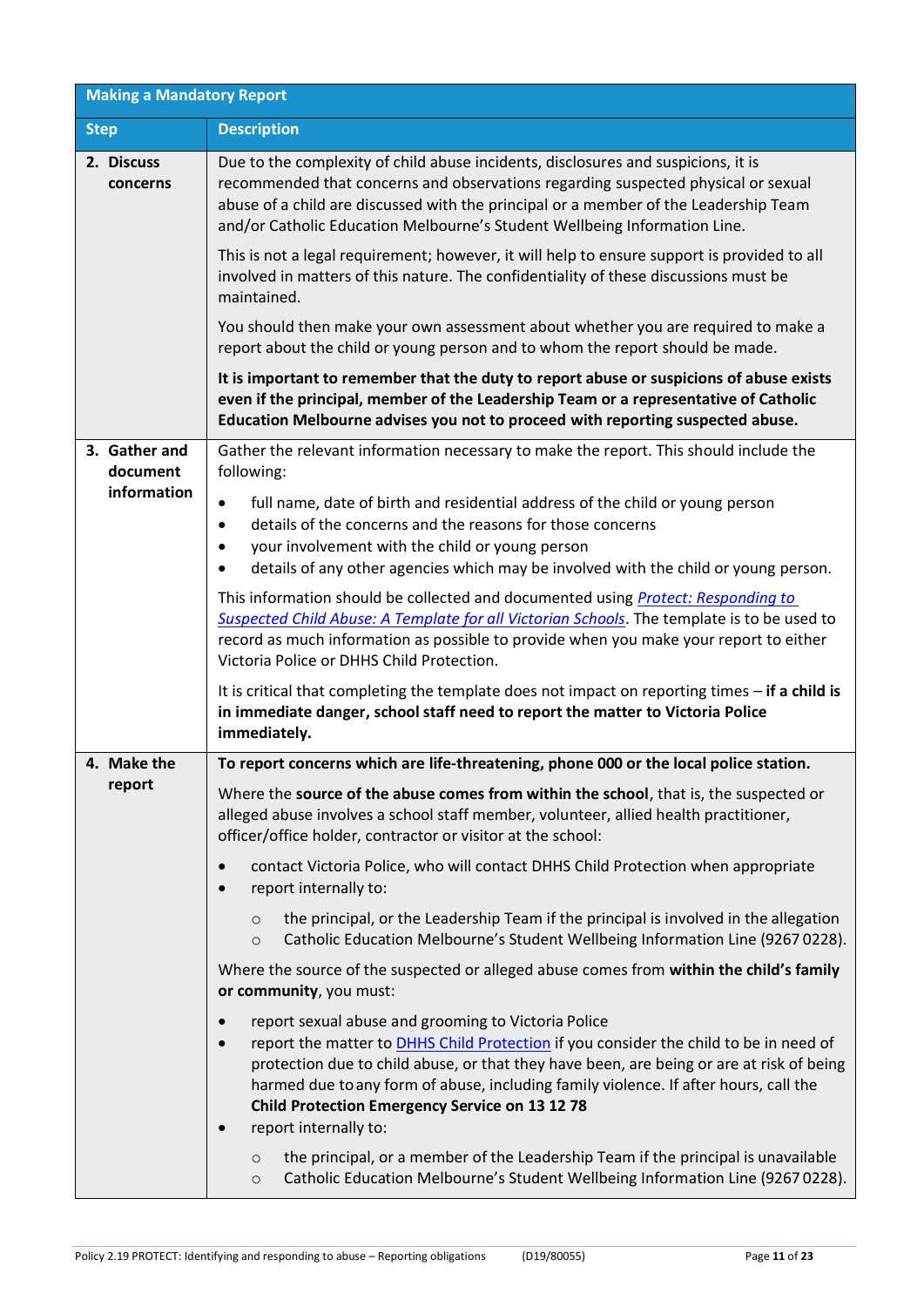| <b>Making a Mandatory Report</b>                   |                                                                                                                                                                                                                                                                                                                                                                                                                                                                                                                                                                                                                                                                                            |
|----------------------------------------------------|--------------------------------------------------------------------------------------------------------------------------------------------------------------------------------------------------------------------------------------------------------------------------------------------------------------------------------------------------------------------------------------------------------------------------------------------------------------------------------------------------------------------------------------------------------------------------------------------------------------------------------------------------------------------------------------------|
| <b>Step</b>                                        | <b>Description</b>                                                                                                                                                                                                                                                                                                                                                                                                                                                                                                                                                                                                                                                                         |
| 5. Document<br>written<br>records of<br>report     | Make a written record of the report, including the following information:<br>the date and time of the report and a summary of what was reported<br>٠<br>the name and position of the person who made the report and the person who<br>$\bullet$<br>received the report.<br>The information initially recorded in <b>Protect: Responding to Suspected Child Abuse: A</b><br>Template for all Victorian Schools and any additional information provided to either<br>Victoria Police or DHHS Child Protection are to be stored securely and maintained<br>indefinitely by the school to ensure that records are accessible upon request by external<br>authorities investigating the matter. |
| 6. Additional<br>steps for<br>overseas<br>students | Where a child protection incident, disclosure or suspicion involves an international student<br>at the school and the school has issued a Confirmation of Appropriate Accommodation and<br>Welfare (CAAW) letter for that student (thereby assuming responsibility for the child's<br>accommodation, support and general welfare), the school will also need to contact the<br>Victorian Registration and Qualifications Authority (VRQA).                                                                                                                                                                                                                                                 |

## *Reporting that is non-mandatory*

All teachers, other school staff members, volunteers, contractors, other service providers, parish priests, and canonical and religious order administrators who are not mandatory reporters have professional and moral (and sometimes legal) obligations to report a child protection incident, disclosure or suspicion. Please refer to your school's protocols in relation to reporting a child protection incident, disclosure or suspicion that is not the subject of a mandatory reporting obligation.

#### *How to report allegations of reportable conduct*

The table below describes the information to include when making **an allegation of reportable conduct**  about an employee (persons engaged by the entity such as volunteers, contractors, office holders, school board members and officers of a religious body) at the school. The Reportable Conduct Scheme is in addition to a school staff member's mandatory reporting or criminal reporting obligations.

Any allegations of criminal conduct, including physical violence, significant emotional or psychological abuse, sexual offences and significant neglect must be reported to Victoria Police as the priority. However, school staff members may find they also need to make an allegation of reportable conduct for the same incident.

For further support and advice regarding reporting conduct in Catholic schools under the Reportable Conduct Scheme, contact the Employee Relations unit on (03) 9267 0431 or by email on [ceoir@cem.edu.au.](mailto:ceoir@cem.edu.au)

| <b>Making an Allegation of Reportable Conduct</b> |                                                                                                                                                                                                                                                                                                                                                                                                                  |
|---------------------------------------------------|------------------------------------------------------------------------------------------------------------------------------------------------------------------------------------------------------------------------------------------------------------------------------------------------------------------------------------------------------------------------------------------------------------------|
| <b>Step</b>                                       | <b>Description</b>                                                                                                                                                                                                                                                                                                                                                                                               |
| 1. Keep notes                                     | Keep comprehensive notes that are dated and include the following information:<br>a description of the concerns (e.g. physical injuries, student behaviour)<br>the source of those concerns (e.g. observation, report from child or another person)<br>$\bullet$<br>any actions taken as a result of the concerns (e.g. consultation with the principal,<br>$\bullet$<br>report to DHHS Child Protection, etc.). |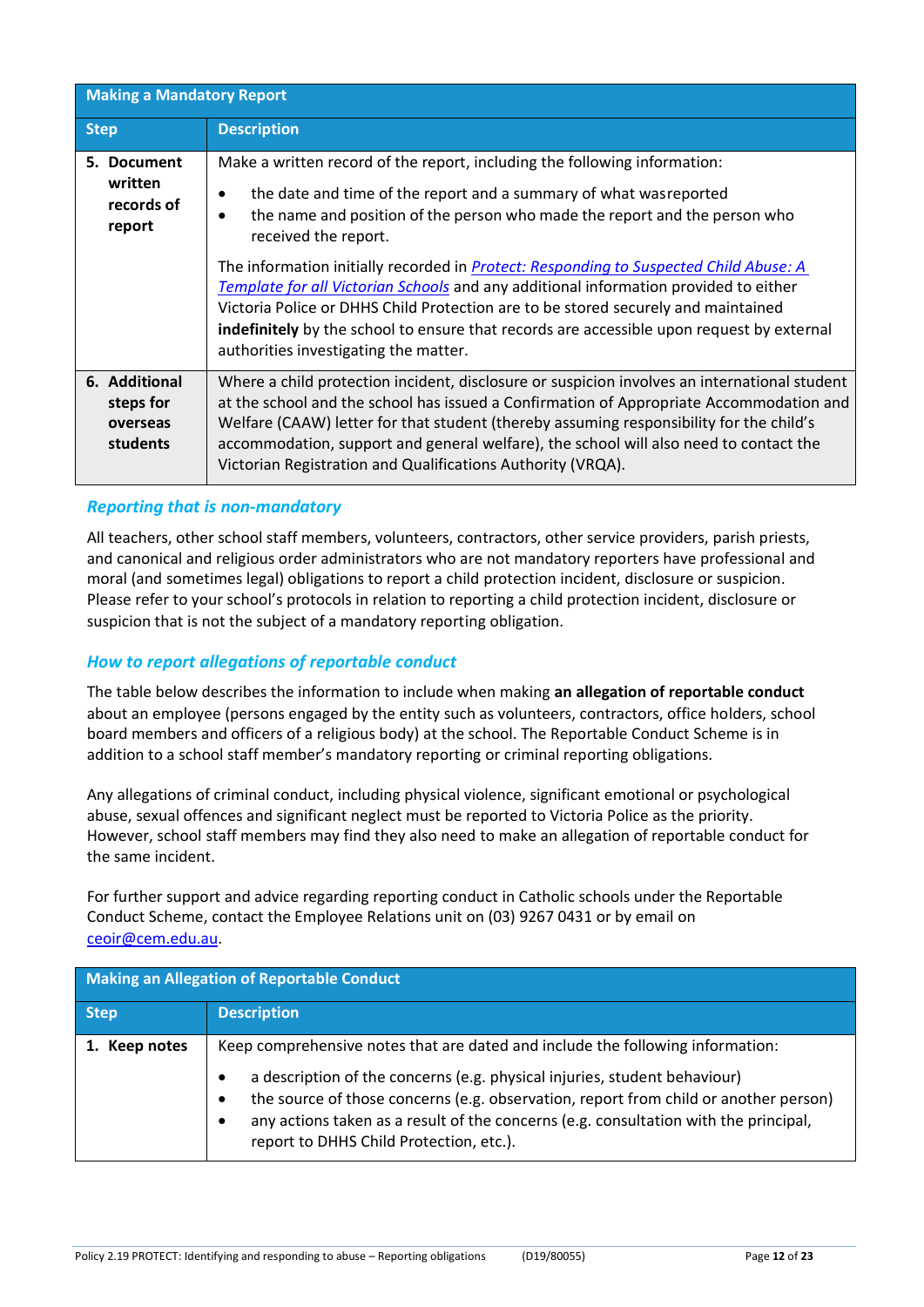| <b>Making an Allegation of Reportable Conduct</b> |                                                                                                                                                                                                                                                                                                                                                                                                                                                                                                                                                                                       |
|---------------------------------------------------|---------------------------------------------------------------------------------------------------------------------------------------------------------------------------------------------------------------------------------------------------------------------------------------------------------------------------------------------------------------------------------------------------------------------------------------------------------------------------------------------------------------------------------------------------------------------------------------|
| <b>Step</b>                                       | <b>Description</b>                                                                                                                                                                                                                                                                                                                                                                                                                                                                                                                                                                    |
| 2. Make the<br>report                             | As soon as you form a reasonable belief that an employee (persons engaged by the entity<br>such as volunteers, contractors, office holders, school board members and officers of a<br>religious body) at the school has engaged in reportable conduct or misconduct that may<br>involve reportable conduct, you must report this allegation to the school's principal or, if<br>the principal is involved in the allegation, the Leadership Team who will notify the<br>Employee Relations unit at Catholic Education Melbourne on (03) 9267 0431 or by email on<br>ceoir@cem.edu.au. |

### *What should a principal do about a reportable allegation?*

Below are the steps that a principal should take if there is a potential reportable allegation. These steps are in *general* order of priority, but the guidance may change depending on the circumstances.

| What if a student or another child informs you of a<br>reportable allegation?                                                                                                                                                                                                                                                                                                                                                                                                                                                                                                                                                                                                                                                                                                     | What if a staff member or another adult informs<br>you of a reportable allegation?                                                                                                                                                   |
|-----------------------------------------------------------------------------------------------------------------------------------------------------------------------------------------------------------------------------------------------------------------------------------------------------------------------------------------------------------------------------------------------------------------------------------------------------------------------------------------------------------------------------------------------------------------------------------------------------------------------------------------------------------------------------------------------------------------------------------------------------------------------------------|--------------------------------------------------------------------------------------------------------------------------------------------------------------------------------------------------------------------------------------|
| danger or risk of harm, contact Victoria Police on 000.                                                                                                                                                                                                                                                                                                                                                                                                                                                                                                                                                                                                                                                                                                                           | 1. The first step should always be to ensure the student/child is safe. If you believe a child faces immediate                                                                                                                       |
| 2. When speaking with a child or young person, it is<br>important to remember that if they have<br>decided to speak to you, then there is a good<br>chance they trust you.<br>Give the child or young person your full<br>$\bullet$<br>attention.<br>Listen calmly and empathically.<br>$\bullet$<br>Reassure the child or young person that it is<br>$\bullet$<br>right to tell.<br>Accept the child or young person will disclose<br>$\bullet$<br>only what they are comfortable disclosing<br>and recognise the bravery/strength of the<br>child for talking about something that is<br>difficult.<br>Let the child or young person take their time.<br>$\bullet$<br>Let the child or young person use their own<br>words.<br>Don't make promises you can't keep.<br>$\bullet$ | 2. Thank the individual for bringing the allegation<br>to your attention. Offer them support and<br>assistance as necessary. If they are a staff<br>member, refer them to the Employee Assistance<br>Program (EAP), where available. |
| 3. Tell the child or young person what you plan to<br>do next.                                                                                                                                                                                                                                                                                                                                                                                                                                                                                                                                                                                                                                                                                                                    | 3. Explain to the person making the report that the<br>school will manage the concern confidentially<br>and, to protect all parties, they should not<br>discuss the matter.                                                          |
| Child Abuse: A Template for all Victorian Schools. You may also make a note in your diary. If a staff<br>member, parent or other adult was present, ask them to make a record as well.                                                                                                                                                                                                                                                                                                                                                                                                                                                                                                                                                                                            | 4. Take a moment to make a record of the allegations. If appropriate, use Protect: Responding to Suspected                                                                                                                           |
| 5. Consider whether you need to refer the matter to Victoria Police or DHHS Child Protection. If necessary,<br>report the matter in accordance with the actions documented in Protect: Identifying and Responding to<br>All Forms of Abuse in Victorian Schools and Four Critical Actions for Schools: Responding to Incidents,<br>Disclosures and Suspicions of Child Abuse, using Protect: Responding to Suspected Child Abuse: A<br><b>Template for all Victorian Schools.</b>                                                                                                                                                                                                                                                                                                 |                                                                                                                                                                                                                                      |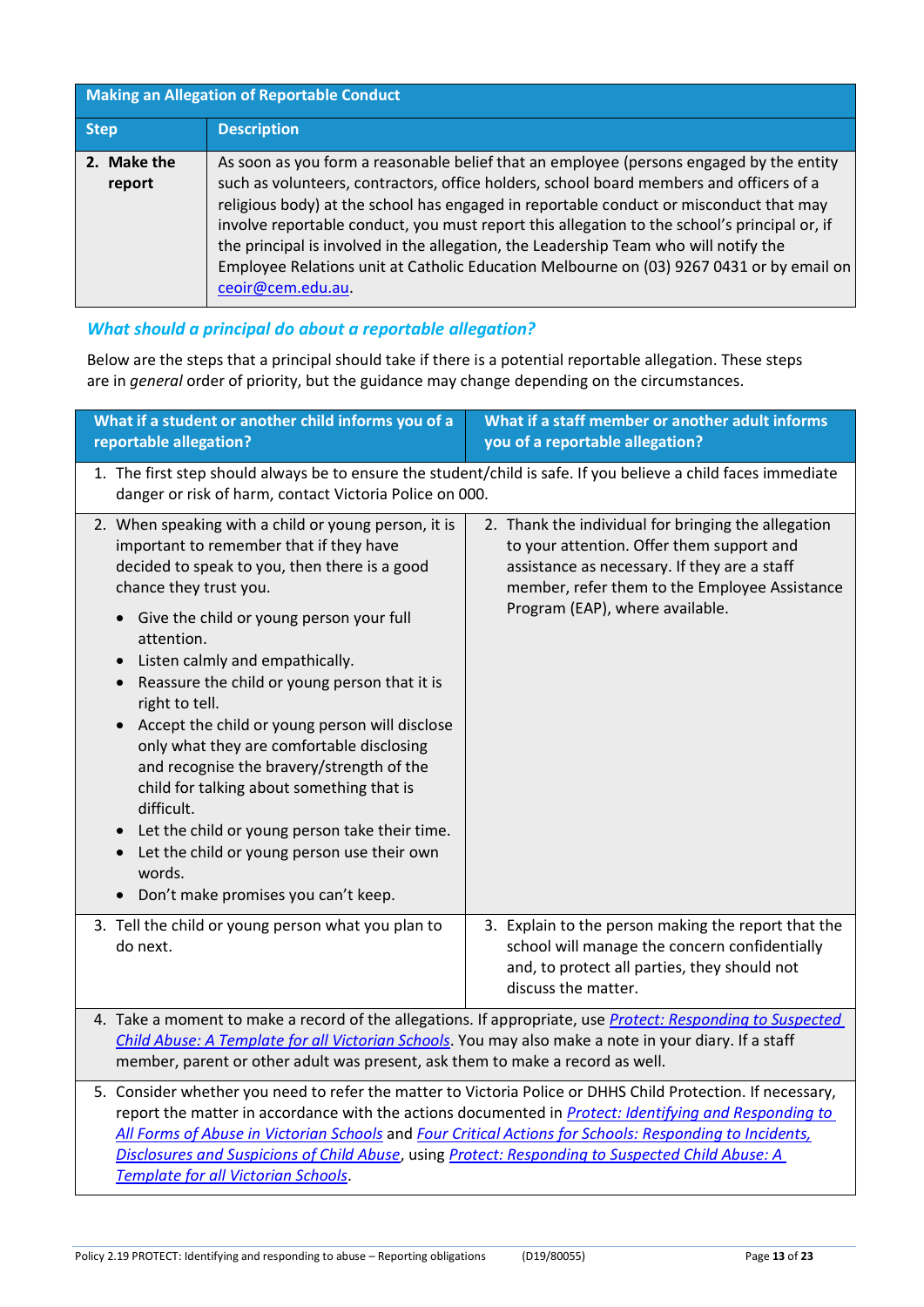**What if a student or another child informs you of a reportable allegation?**

**What if a staff member or another adult informs you of a reportable allegation?**

- 6. If relevant, notify the child's parents following advice in *[Protect: Identifying and Responding to All Forms](https://www.education.vic.gov.au/Documents/about/programs/health/protect/ChildSafeStandard5_SchoolsGuide.pdf)  [of Abuse in Victorian Schools](https://www.education.vic.gov.au/Documents/about/programs/health/protect/ChildSafeStandard5_SchoolsGuide.pdf)* and *[Four Critical Actions for Schools: Responding to Incidents,](https://www.education.vic.gov.au/Documents/about/programs/health/protect/FourCriticalActions_ChildAbuse.pdf) Disclosures [and Suspicions of Child Abuse](https://www.education.vic.gov.au/Documents/about/programs/health/protect/FourCriticalActions_ChildAbuse.pdf)*.
- 7. As soon as practicable, contact the Employee Relations unit for advice (including guidance as to whether the alleged conduct is reportable), support and assistance to discuss the circumstances, and notify the head of entity.
- 8. If the matter does involve a reportable allegation, the Employee Relations unit will notify the CCYP with authorisation from the school's head of entity.
- 9. Conduct a risk assessment (with the assistance of Employee Relations unit resources) to determine any measures that should be put in place to manage the person against whom allegations have been made, and to protect the student(s)/child(ren) against whom reportable conduct may have occurred.

If you think you have a reportable allegation, it is important that you:

- do not say or do anything to suggest to the student that you doubt them or make them feel ashamed to have revealed the allegation
- do not start investigating the allegation, including unnecessarily questioning the student or speaking with the person who is the subject of the allegation, without conducting a risk assessment; otherwise you may be putting the student, the staff member, the school or the investigation at risk.

### *Reportable allegation involving the head of entity*

The head of entity (i.e. the head of the school) is the person who is primarily responsible for decisionmaking for the school. In most primary schools and in diocesan secondary schools, this will generally be a parish priest. In other secondary schools (e.g. congregational), there may be other governance arrangements regarding the identity of the head of entity.

#### *Retain only the content relating to your head of entity. No other modifications should be made.*

#### **Where a parish priest is the head of entity**

If any person, including any employee of the school, becomes aware of a reportable allegation involving a parish priest, as the head of entity, the person should inform the school principal or, if the principal is involved in the reportable allegation, an appropriate member of the school's Leadership Team, who will notify the relevant Regional General Manager and the Employee Relations unit at Catholic Education Melbourne. In all instances of a reportable allegation of a criminal offence, Victoria Police must be notified.

The Employee Relations unit will advise the Professional Standards Unit, Catholic Archdiocese of Melbourne, which will notify the CCYP. Alternatively, where a person becomes aware of a reportable allegation involving a parish priest, as the head of entity, but is not able to advise the principal or an appropriate member of the Leadership Team, the person shall directly notify the CCYP and, in the instance of an alleged criminal offence, Victoria Police.

#### **Where the school principal, or other person or body, is the head of entity**

Where the governance arrangements of a school are such that a person, i.e. the school principal, or other person or body, is the head of entity, the following actions are required.

If any person, including any employee of the school, becomes aware of a reportable allegation involving the school principal, as the head of entity, the person should inform an appropriate member of the school's Leadership Team, who will advise the **[nominated school/employer contact]**, who will notify the CCYP. In all instances of a reportable allegation of a criminal offence, Victoria Police must be notified.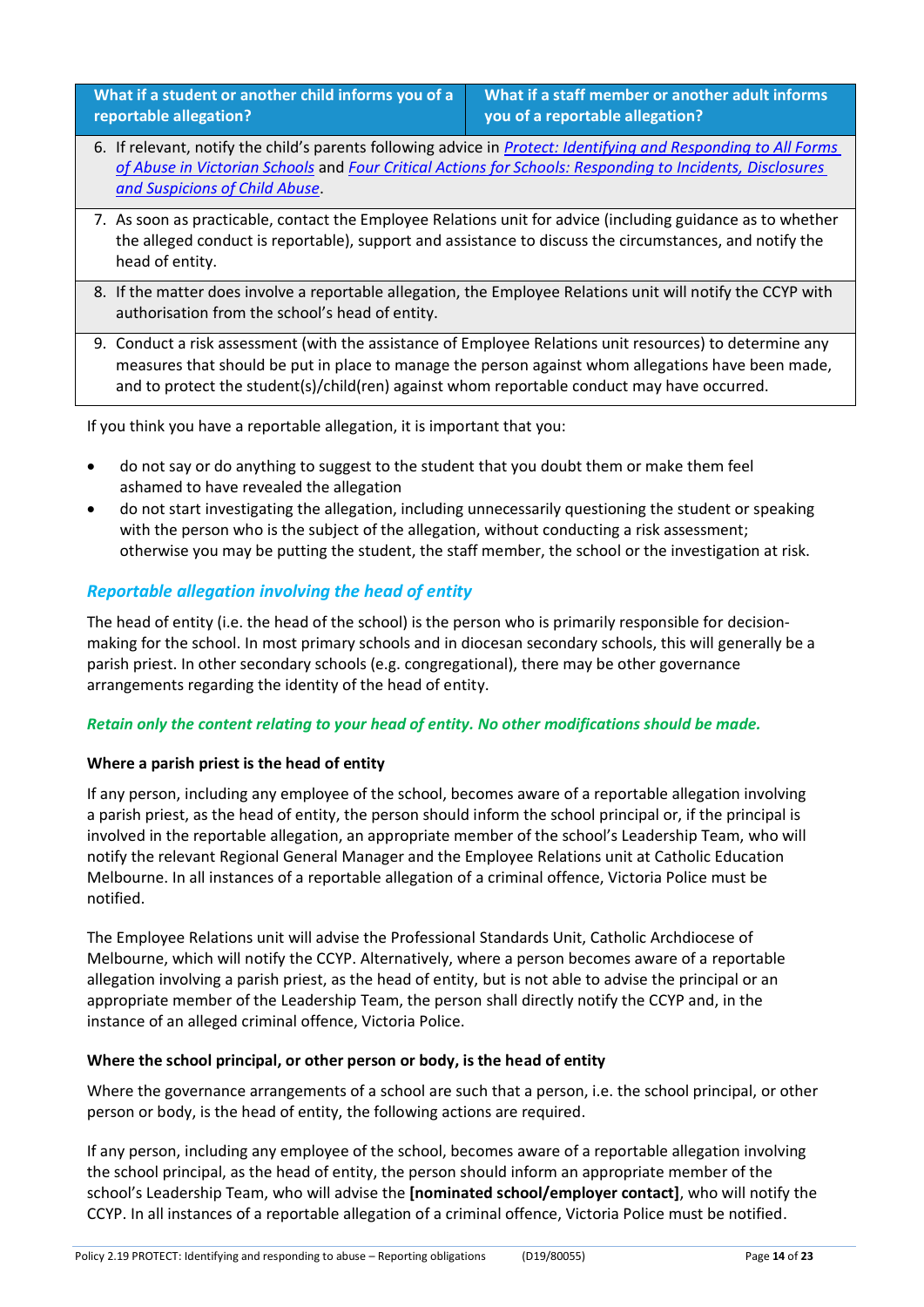If any such person becomes aware of a reportable allegation involving a person or body, other than the school principal, as the head of entity, the person should inform the school principal or, if the principal is involved in the reportable allegation, an appropriate member of the Leadership Team, who will advise the **[nominated school/employer contact]**, who will notify the CCYP. In all instances of a reportable allegation of a criminal offence, Victoria Police must be notified.

Where a person becomes aware of a reportable allegation involving, relevantly, the school principal, or other person or body, as the relevant head of entity, but is not able to advise the principal or an appropriate member of the Leadership Team, the person shall directly notify the CCYP and, in the instance of an alleged criminal offence, Victoria Police.

For more information refer to the *[Catholic Education Melbourne Guide to the Reportable Conduct](http://www.cecv.catholic.edu.au/Media-Files/IR/Reportable-Conduct/Child-Safety/CEM-Guide-to-the-Reportable-Conduct-Scheme.aspx)  [Scheme](http://www.cecv.catholic.edu.au/Media-Files/IR/Reportable-Conduct/Child-Safety/CEM-Guide-to-the-Reportable-Conduct-Scheme.aspx)*, which has been developed to assist employers, principals and school leaders in understanding and complying with their obligations under the Reportable Conduct Scheme.

### *Child FIRST/The Orange Door*

If you believe that a child is not subject to abuse, including family violence, but you still hold significant concerns for their wellbeing (e.g. risk-taking behaviour, parenting difficulties, isolation from family or lack of support), **you must still act.** This may include making a referral to or seeking advice fromChild FIRST/The Orange Door.

**Child FIRST/The Orange Door** is a family information, referral and support team run by a registered community service in a local area that can receive confidential referrals about a child of concern. It does not have any statutory powers to protect a child but can refer matters to relevant services.

You should make a report to Child FIRST/The Orange Door if:

- you have a significant concern for a child's wellbeing
- your concerns are about circumstances that have a low-to-moderate impact on the child
- the child's immediate safety is not compromised
- you and the school have discussed the referral to Child FIRST/The Orange Door with the child's parents/carers, and all parties are supportive of this decision.

Where you believe that the child's parents/carers will not be supportive of the referral, or the child is **partaking in any risk-taking activity that is illegal and extreme in nature or poses a high risk to the child or others, you may refer the matter to DHHS Child Protection.**

If you are unsure of what action to take in response to your concerns about a child, speak to the principal or a member of the school's Leadership Team, or contact DHHS Child Protection or Child FIRST/The Orange Door for further advice.

For more information refer to *[Protect: Identifying and Responding to All Forms of Abuse in Victorian](http://www.education.vic.gov.au/Documents/about/programs/health/protect/ChildSafeStandard5_SchoolsGuide.pdf)  [Schools](http://www.education.vic.gov.au/Documents/about/programs/health/protect/ChildSafeStandard5_SchoolsGuide.pdf)*.

#### *Making additional reports*

**After you have made a report, you may continue to suspect that a child is at risk and in need of protection. Any further observations should continue to be recorded and a report made on each separate occasion where a belief has been formed – on reasonable grounds – that a child is likely to be at risk and in need of protection. Additional reports should use the same format outlined above in this policy at Critical Action 2: Reporting to Authorities.**

If there is any suspicion that this relates to a sexual offence involving a person over 18 and a child under 16, then it must be reported to Victoria Police. For more information, refer to the [Failure to disclose](#page-5-0) section of this policy.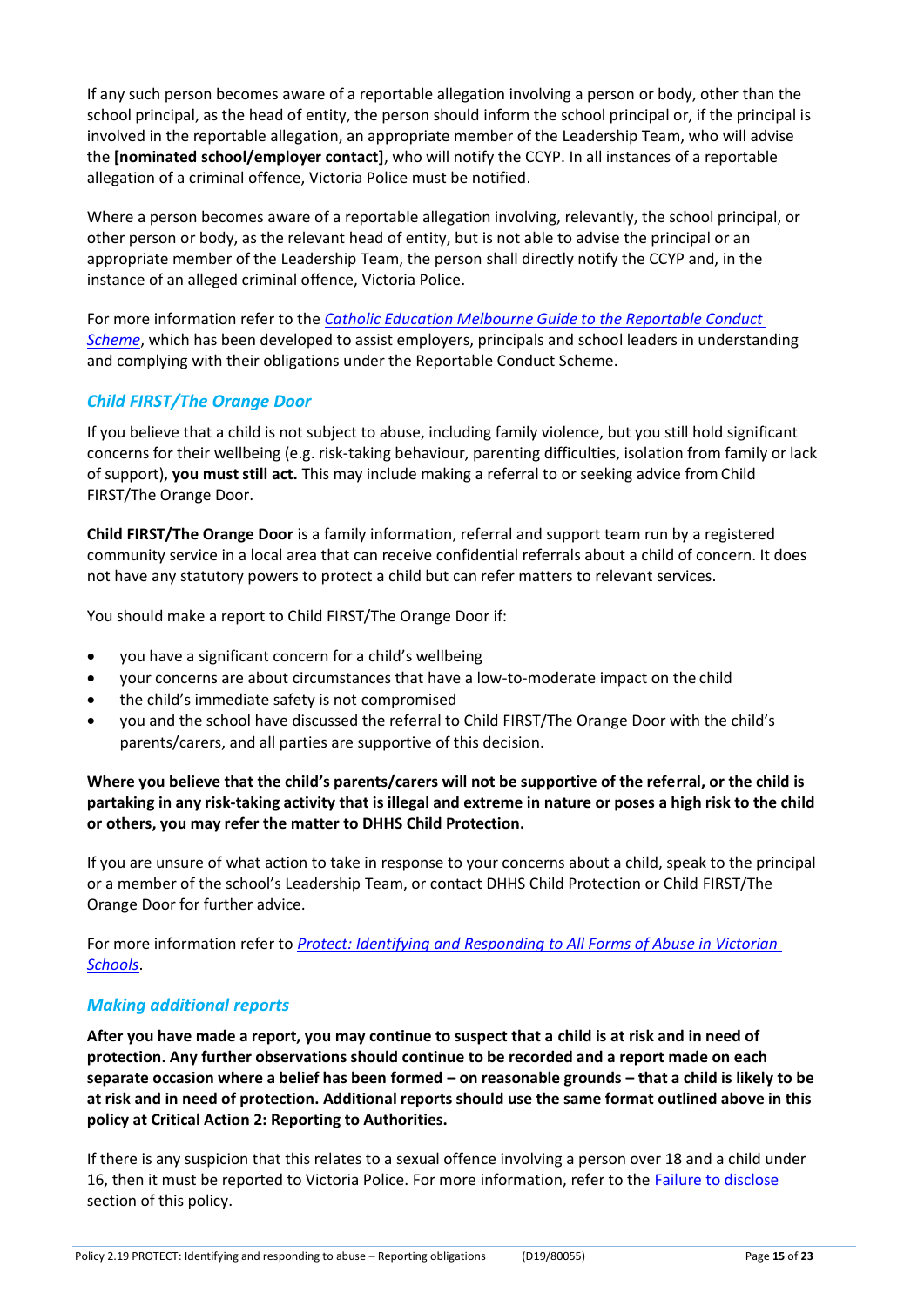Where a school staff member is aware that another school staff member has formed a reasonable belief about the same child on the same occasion, or based on the same indicators of abuse, and has made a report to the appropriate authority, the first school staff member need not make a further report.

However, if the first school staff member has formed a reasonable belief of abuse or significant risk of abuse to the child based on different observations, further indicators or additional information, a further report must be made to the appropriate authority detailing this additional information.

## *Critical Action 3: Contacting Parents/Carers*

Where it is suspected that a child at the school has been or is at risk of being abused, it is critical that parents/carers of the child are notified as soon as practicable after a report is made to the authorities.

#### **The school must always seek advice from Victoria Police or DHHS Child Protection to ensure that it is appropriate to contact the parents/carers.**

In circumstances of family violence, schools should:

- take care not to inadvertently alert the alleged perpetrator by notifying parents/carers as it could increase risk of harm to the child, other family members or school staff
- seek advice from DHHS Child Protection or Child FIRST/The Orange Door before alerting parents/carers about safe strategies for communicating with a parent/carer who is experiencing family violence and on recommending family violence support services.

Advice from **Victoria Police or DHHS Child Protection** will depend on a number of factors, including whether:

- the parents/carers of the child are alleged to have engaged in the abuse (including in circumstances of suspected family violence)
- a disclosure to the parents/carers may result in further abuse to the child
- the child is a mature minor (at least 17 years of age and assessed to be sufficiently mature and intelligent to make decisions for themselves) and has requested that their parents/carers not be notified – the school should insist that another responsible adult is notified in lieu of the parents/carers
- the notification of parents/carers would adversely affect an investigation of the matter by external authorities.

Where the suspicion of abuse or risk of abuse has not yet warranted a reasonable belief, parents/carers should also be notified promptly after the school has carefully considered the factors listed above.

In some circumstances, a child may have returned to the care of their parent/carer before advice has been received from Victoria Police or DHHS Child Protection. In these circumstances, a school should not share any information with the parent/carer which may place the child or any other person at risk, or where the child is a mature minor.

For detailed guidance on how to have this conversation with a parent or carer, refer to *[Protect:](http://www.education.vic.gov.au/Documents/about/programs/health/protect/ChildSafeStandard5_SchoolsGuide.pdf)  [Identifying and Responding to All Forms of Abuse in Victorian Schools](http://www.education.vic.gov.au/Documents/about/programs/health/protect/ChildSafeStandard5_SchoolsGuide.pdf)*.

## *Critical Action 4: Providing Ongoing Support*

School staff members who witness a child protection incident, receive a disclosure or develop a suspicion of child abuse (including exposure to family violence) have a critical role to play in supporting students impacted by the child protection matter to ensure that they feel supported and safe at the school. Schools also play a critical role in building students' resilience and protective factors, which can reduce the long-term impacts of child abuse by providing them with the opportunity to be supported and heard by a school staff member they trust.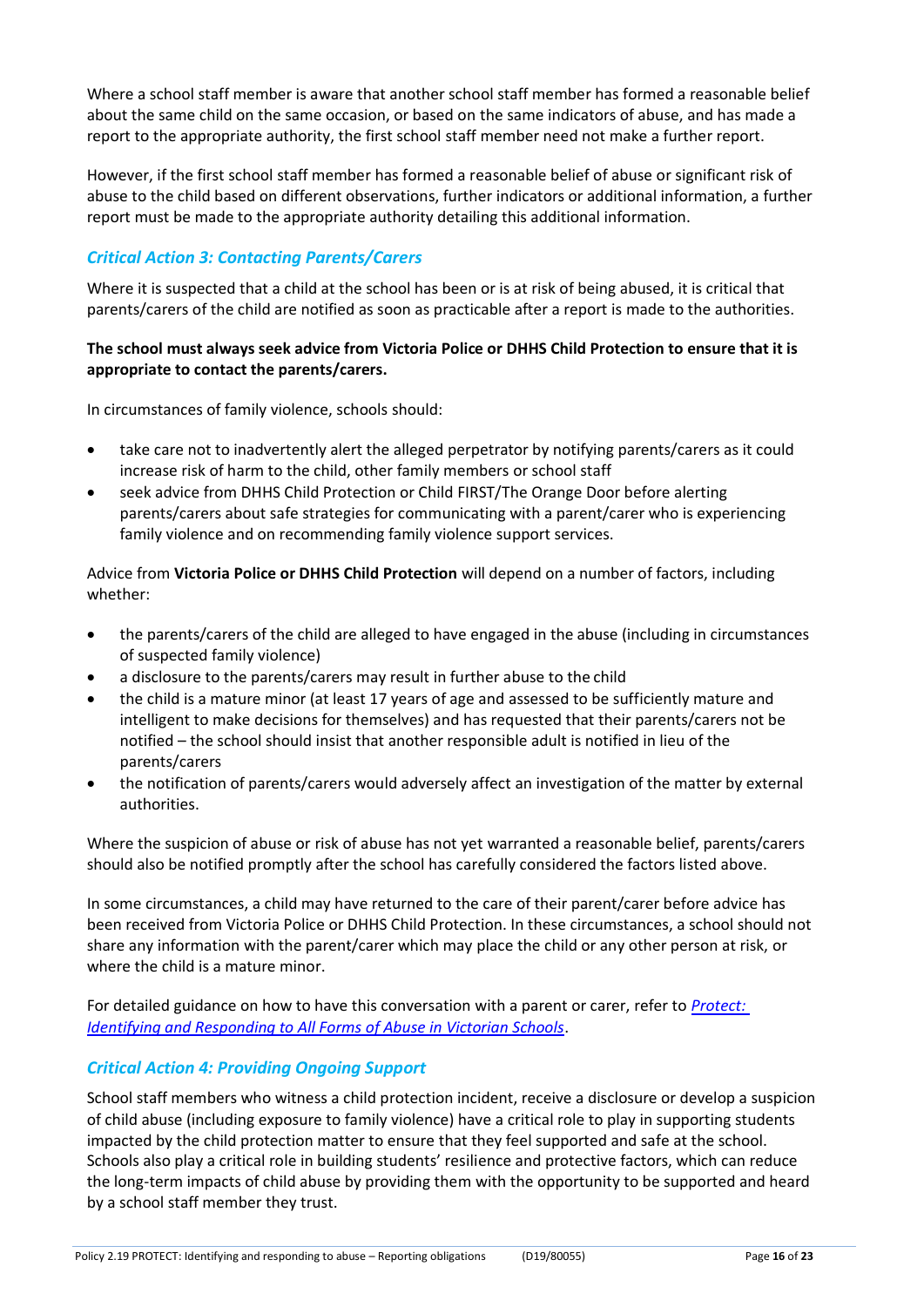Support provided to students at the school includes:

- regularly communicating with the student and their parents/carers where appropriate
- convening a Student Support Group of school wellbeing staff and teachers to plan, support and monitor affected students
- developing Student Support Plans for students impacted by the incident to ensure appropriate levels of care and support are provided depending on their involvement.

You should contact Catholic Education Melbourne's Student Wellbeing Information Line (9267 0228) for a description of the range of school-based support services that may be available, including SAFEMinds and referrals to family violence services, Centres Against Sexual Assault (CASA) or headspace.

Where external authorities are investigating a report of abuse or risk of abuse, it is the role of the principal to ensure that students are supported throughout interviews at the school. For more information on this topic, refer to *[School Guidelines 2.19a: Police and DHHS Interview Protocols](https://www.cem.edu.au/About-Us/Policies/Police-and-DHHS-Interview-Protocols.aspx)*.

The school has a duty to provide support to school staff members who have witnessed an incident or disclosure, or who have made a report to external authorities about a reasonable belief of child abuse. It is important that schools remember that staff members may have also experienced child abuse (including family violence) or be experiencing family violence and abuse in their own lives. School staff members requiring wellbeing support can contact the school's Employee Assistance Program (EAP) provider.

Information to support Victorian Catholic schools in understanding their obligation to employees and to provide suggestions of how to assist employees experiencing family and domestic violence may be found in the Catholic Education Commission of Victoria Ltd's *[Family and Domestic Violence: A guide to](http://www.cecv.catholic.edu.au/Media-Files/IR/Policies-Guidelines/Family-Domestic-Violence/Guide-to-family-and-domestic-violence-(1).aspx)  [supporting staff.](http://www.cecv.catholic.edu.au/Media-Files/IR/Policies-Guidelines/Family-Domestic-Violence/Guide-to-family-and-domestic-violence-(1).aspx)*

The school should conduct a review of the reporting process four–six weeks after a report has been made to identify if any follow-up support actions are needed. Refer to *[Protect: Responding to Suspected](http://www.education.vic.gov.au/Documents/about/programs/health/protect/PROTECT_Responding_TemplateSchools.pdf)  [Child Abuse: A Template for all Victorian Schools](http://www.education.vic.gov.au/Documents/about/programs/health/protect/PROTECT_Responding_TemplateSchools.pdf)* for more information.

#### **3.3 Potential consequences of making a report**

| <b>Potential</b><br>consequence   | <b>Description</b>                                                                                                                                                                                                                                                                                                                                                                                                                                                                                           |
|-----------------------------------|--------------------------------------------------------------------------------------------------------------------------------------------------------------------------------------------------------------------------------------------------------------------------------------------------------------------------------------------------------------------------------------------------------------------------------------------------------------------------------------------------------------|
| Confidentiality                   | The identity of a reporter must remain confidential unless:<br>the reporter chooses to inform the child, young person or parent of the report<br>the reporter consents in writing to their identity being disclosed<br>a court or tribunal decides that it is necessary for the identity of the reporter to be<br>$\bullet$<br>disclosed, to ensure the safety and wellbeing of the child<br>a court or tribunal decides that, in the interests of justice, the reporter is required to<br>provide evidence. |
| <b>Professional</b><br>protection | If a report is made in good faith:<br>it does not constitute unprofessional conduct or a breach of professional ethics on<br>$\bullet$<br>the part of the reporter<br>the reporter cannot be held legally liable in respect of the report.<br>$\bullet$                                                                                                                                                                                                                                                      |

This table describes the potential consequences of making a report.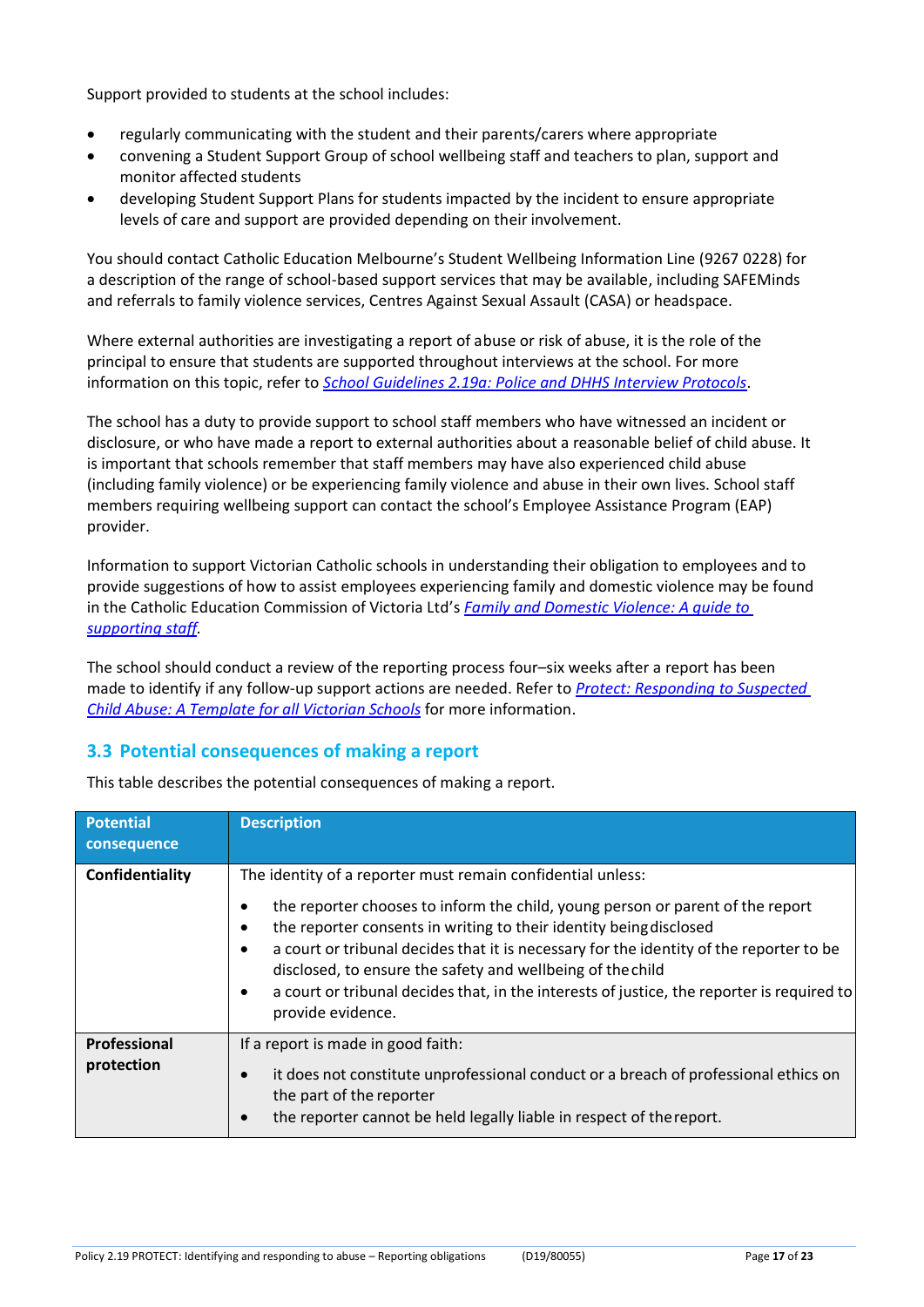| <b>Potential</b>                         | <b>Description</b>                                                                                                                                                                                                                                                                                                                                                                                                                                                                                                                                                                                                                                                                                                                                                                                                                                                            |
|------------------------------------------|-------------------------------------------------------------------------------------------------------------------------------------------------------------------------------------------------------------------------------------------------------------------------------------------------------------------------------------------------------------------------------------------------------------------------------------------------------------------------------------------------------------------------------------------------------------------------------------------------------------------------------------------------------------------------------------------------------------------------------------------------------------------------------------------------------------------------------------------------------------------------------|
| consequence                              |                                                                                                                                                                                                                                                                                                                                                                                                                                                                                                                                                                                                                                                                                                                                                                                                                                                                               |
| <b>Interviews</b>                        | DHHS Child Protection and/or Victoria Police may conduct interviews of children and<br>young people at the school without their parent's knowledge or consent.                                                                                                                                                                                                                                                                                                                                                                                                                                                                                                                                                                                                                                                                                                                |
|                                          | Interviewing children and young people at school should only occur in exceptional<br>$\bullet$<br>circumstances and if it is in the best interests of the child to proceed in this manner.<br>DHHS Child Protection and/or Victoria Police will notify the principal or a member<br>$\bullet$<br>of the Leadership Team of their intention to interview the child or young person on<br>the school premises.<br>When DHHS Child Protection workers/police officers come to the school premises,<br>the principal or a member of the Leadership Team should request to see<br>identification before permitting them to have access to the child or young person.<br>When a child or young person is being interviewed by DHHS Child Protection and/or<br>٠<br>Victoria Police, school staff must arrange to have a supportive adult present with<br>the child or young person. |
|                                          | For more information on these requests and school responsibilities, see Catholic<br>Education Melbourne's School Guidelines 2.19a: Police and DHHS Interview Protocols.                                                                                                                                                                                                                                                                                                                                                                                                                                                                                                                                                                                                                                                                                                       |
| <b>Support for the</b><br>child or young | The roles and responsibilities of the principal or other school staff in supporting children<br>who are involved with DHHS Child Protection may include the following:                                                                                                                                                                                                                                                                                                                                                                                                                                                                                                                                                                                                                                                                                                        |
| person                                   | acting as a support person for the child or young person<br>$\bullet$<br>attending DHHS Child Protection case-planning meetings<br>$\bullet$<br>observing and monitoring the child's behaviour<br>$\bullet$<br>liaising with professionals.<br>$\bullet$                                                                                                                                                                                                                                                                                                                                                                                                                                                                                                                                                                                                                      |
| <b>Requests for</b><br>information       | DHHS Child Protection and/or Child FIRST/The Orange Door and/or Victoria Police may<br>request information about the child or family for the purpose of investigating a report<br>and assessing the risk to the child or young person.                                                                                                                                                                                                                                                                                                                                                                                                                                                                                                                                                                                                                                        |
|                                          | In certain circumstances, DHHS Child Protection can also direct school staff to provide<br>information or documents about the protection or development of the child. Such<br>directions should be in writing and only be made by authorised persons within DHHS<br>Child Protection. Refer to <b>Protect: Identifying and Responding to All Forms of Abuse in</b><br><b>Victorian Schools.</b>                                                                                                                                                                                                                                                                                                                                                                                                                                                                               |
| <b>Witness summons</b>                   | If DHHS Child Protection makes a protection application in the Children's Court of<br>Victoria, any party to the application may issue a witness summons to produce<br>documents and/or to give evidence in the proceedings. See Catholic Education<br>Melbourne's School Guidelines 2.19a: Police and DHHS Interview Protocols.                                                                                                                                                                                                                                                                                                                                                                                                                                                                                                                                              |

## **3.4 Responding to complaints or concerns**

The school may receive complaints or concerns about school staff management of a child protection incident. These complaints or concerns may be voiced by parents/carers or others within the school community.

The school should follow its internal complaints-handling process to ensure that all complaints, concerns or feedback on school policies or processes are effectively captured and appropriately managed.

It is important that, as a first step, the school ensures that the complaint does not raise concerns that child abuse or a risk of child abuse has gone unreported.

If this is the case, the school should follow *[Four Critical Actions for Schools: Responding to Incidents,](http://www.education.vic.gov.au/Documents/about/programs/health/protect/FourCriticalActions_ChildAbuse.pdf) [Disclosures and Suspicions of Child Abuse](http://www.education.vic.gov.au/Documents/about/programs/health/protect/FourCriticalActions_ChildAbuse.pdf)* to ensure that any new information received through a complaint or concern from a member of the school community is reported to authorities where required.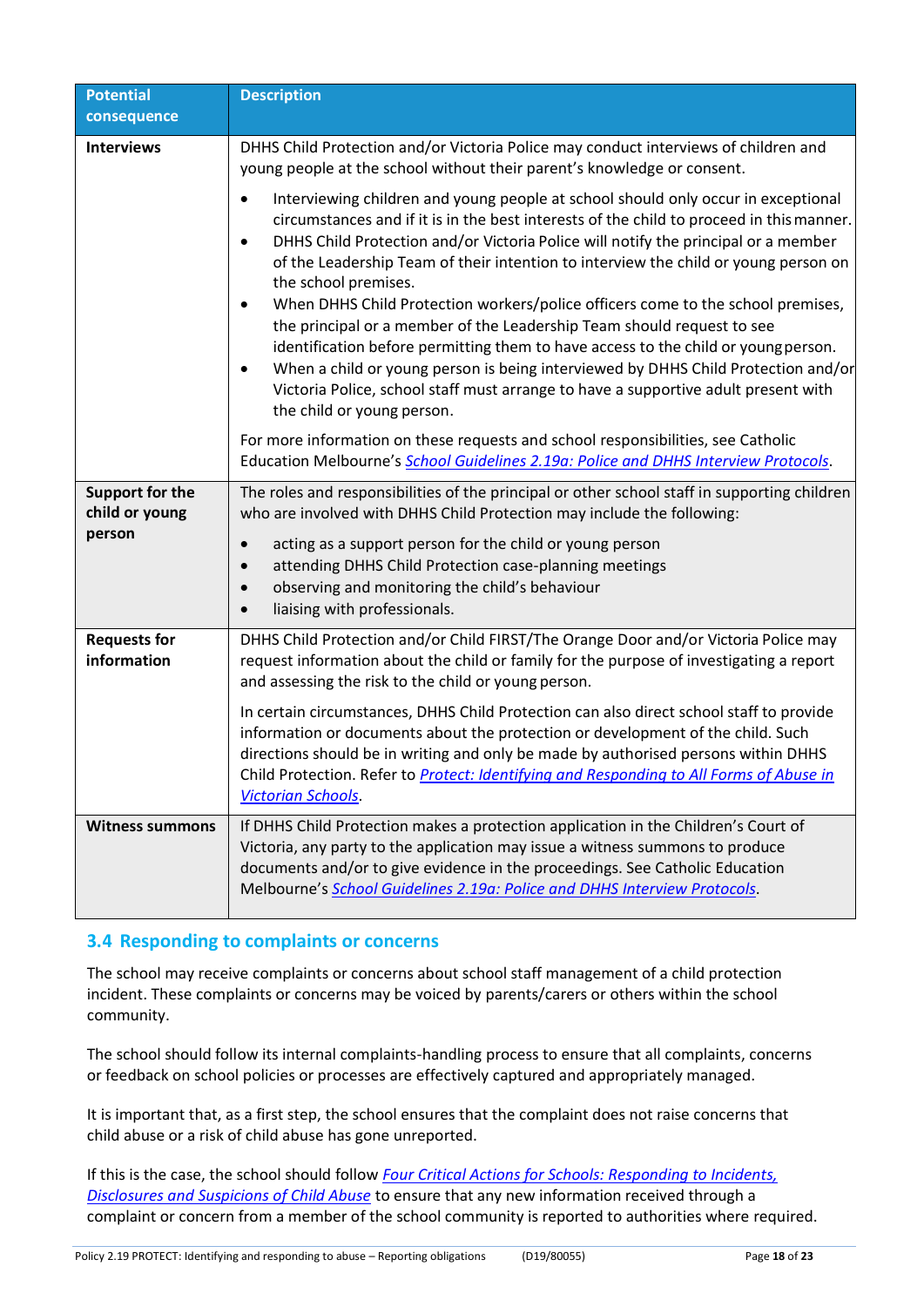#### **APPENDIX 1:**

# **FOUR CRITICAL ACTIONS FOR SCHOOLS**

# **Responding to Incidents, Disclosures** and Suspicions of Child Abuse

#### YOU MUST TAKE ACTION

You must act, by following the Four Critical Actions, as soon as you witness an incident, receive a disclosure or form a reasonable belief \* that a child has or is at risk of being abused.

You must act if you form a suspicion/ reasonable belief, even if you are unsure and have not directly observed child abuse (e.g. if the victim or another person tells you about the abuse).

As a school staff member, you play a critical role in protecting children in your care.

It is strongly recommended that you use the Responding to Suspected Child Abuse template to keep clear and comprehensive notes, even if voumake a decision not to report

\* A reasonable belief is a deliberately low threshold. This enables authorities to investigate and take action

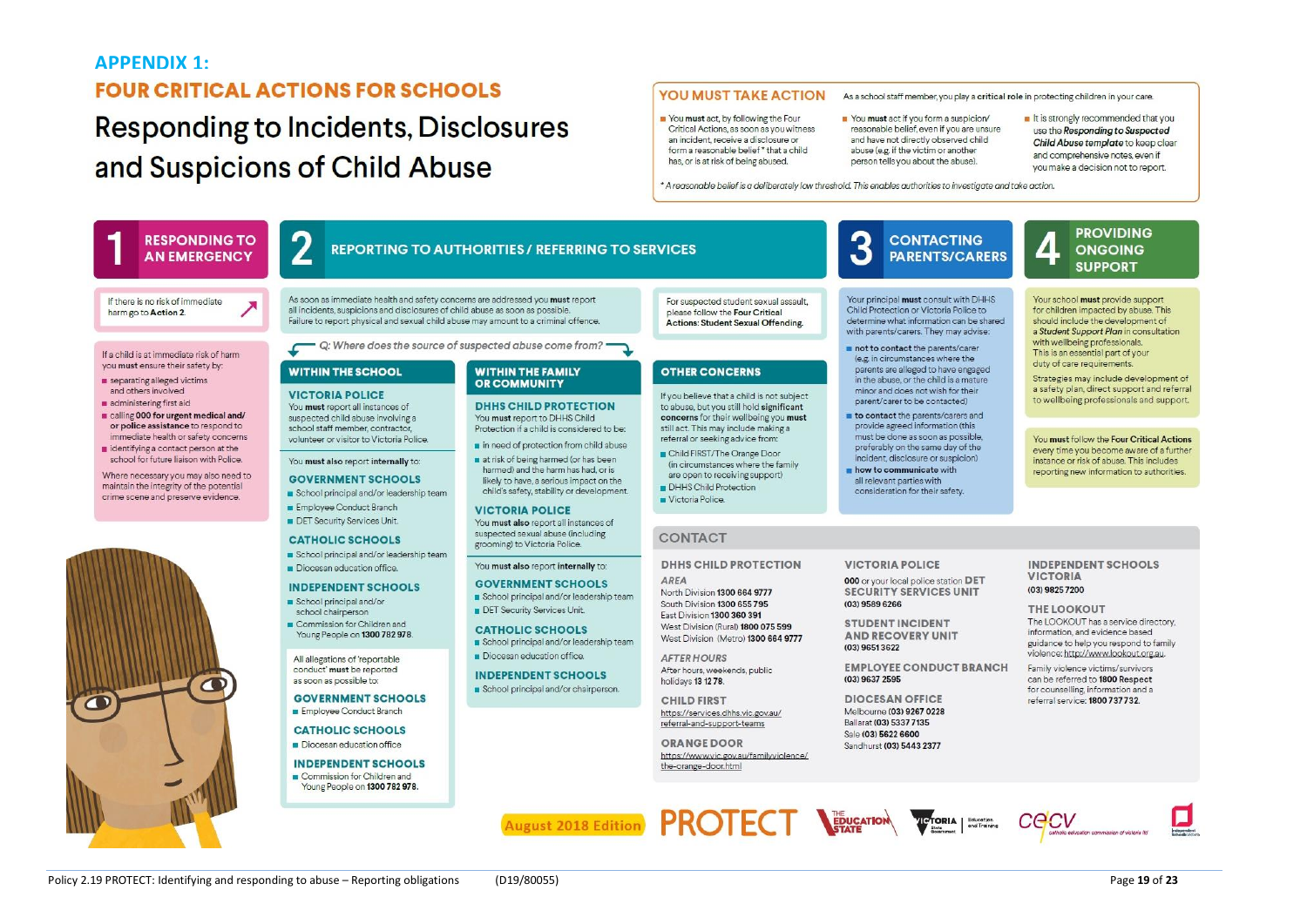# **APPENDIX 2: Reporting Criteria – Failure to Disclose**

In accordance with the *Crimes Act 1958* (Vic.), this table sets out when to report a concern that a child or young person has been sexually abused or is in need of protection from sexual abuse.

| <b>Type of Reporting</b>                                                                                                                                                                                                                                                                                                                                                                                                               | <b>By Whom</b>                | <b>To Whom</b>         |
|----------------------------------------------------------------------------------------------------------------------------------------------------------------------------------------------------------------------------------------------------------------------------------------------------------------------------------------------------------------------------------------------------------------------------------------|-------------------------------|------------------------|
| Reasonable belief that a sexual offence has been committed by an<br>adult against a child under 16.                                                                                                                                                                                                                                                                                                                                    | Any person aged<br>18 or over | <b>Victoria Police</b> |
| Any adult who forms a reasonable belief that a sexual offence has<br>been committed in Victoria by an adult against a child under 16 must<br>report that information to Victoria Police.                                                                                                                                                                                                                                               |                               |                        |
| You will not be guilty of an offence if you do not report in the following<br>circumstances:                                                                                                                                                                                                                                                                                                                                           |                               |                        |
| The victim is 16 years of age or older and does not want the<br>٠<br>information reported to Victoria Police. However, this exception<br>does not apply where the victim is aged under 16 years, or is aged<br>over 16 years and has an intellectual disability and does not have<br>the capacity to make an informed decision about whether or not<br>to report.                                                                      |                               |                        |
| The victim has disclosed the information in confidence in the<br>٠<br>course of a therapeutic relationship with you as a registered<br>medical practitioner, counsellor or in a religious confession to a<br>member of the clergy. A 'counsellor' is a person who is treating a<br>person for an emotional or psychological condition.                                                                                                 |                               |                        |
| Please note that mandatory reporting obligations under the Children,<br>Youth and Families Act 2005 (Vic.) may override the exceptions to<br>making a disclosure under the Crimes Act 1958 (Vic.).                                                                                                                                                                                                                                     |                               |                        |
| The National Catholic Education Commission (NCEC) Privacy<br><b>Compliance Manual</b> (updated by the Catholic Education Commission of<br>Victoria Ltd (CECV) in April 2018) also provides details relating to the<br>role of school counsellors and their obligations to students, the schools<br>at which the students are enrolled and the parents of those students<br>(refer to Section 25).                                      |                               |                        |
| Where it is necessary for school counsellors to directly pass on<br>information which relates to the wellbeing of a student at a school,<br>this information must be conveyed to a person (i.e. school principal)<br>who has a legal obligation to receive it without betraying a confidence<br>(Section 25.3). A mandatory report may then need to be made by the<br>person who receives the information (e.g. the school principal). |                               |                        |
| Reasonable excuses for failing to report to Victoria Police any<br>reasonable belief that a sexual offence has been committed in Victoria<br>by an adult against a child under 16 include:                                                                                                                                                                                                                                             |                               |                        |
| a reasonable belief that the information has already been<br>reported to Victoria Police or disclosed to DHHS Child Protection                                                                                                                                                                                                                                                                                                         |                               |                        |
| the victim turned 16 years of age before 27 October 2014                                                                                                                                                                                                                                                                                                                                                                               |                               |                        |
| a reasonable fear that the disclosure will place someone (other<br>than the alleged perpetrator) at risk of harm.                                                                                                                                                                                                                                                                                                                      |                               |                        |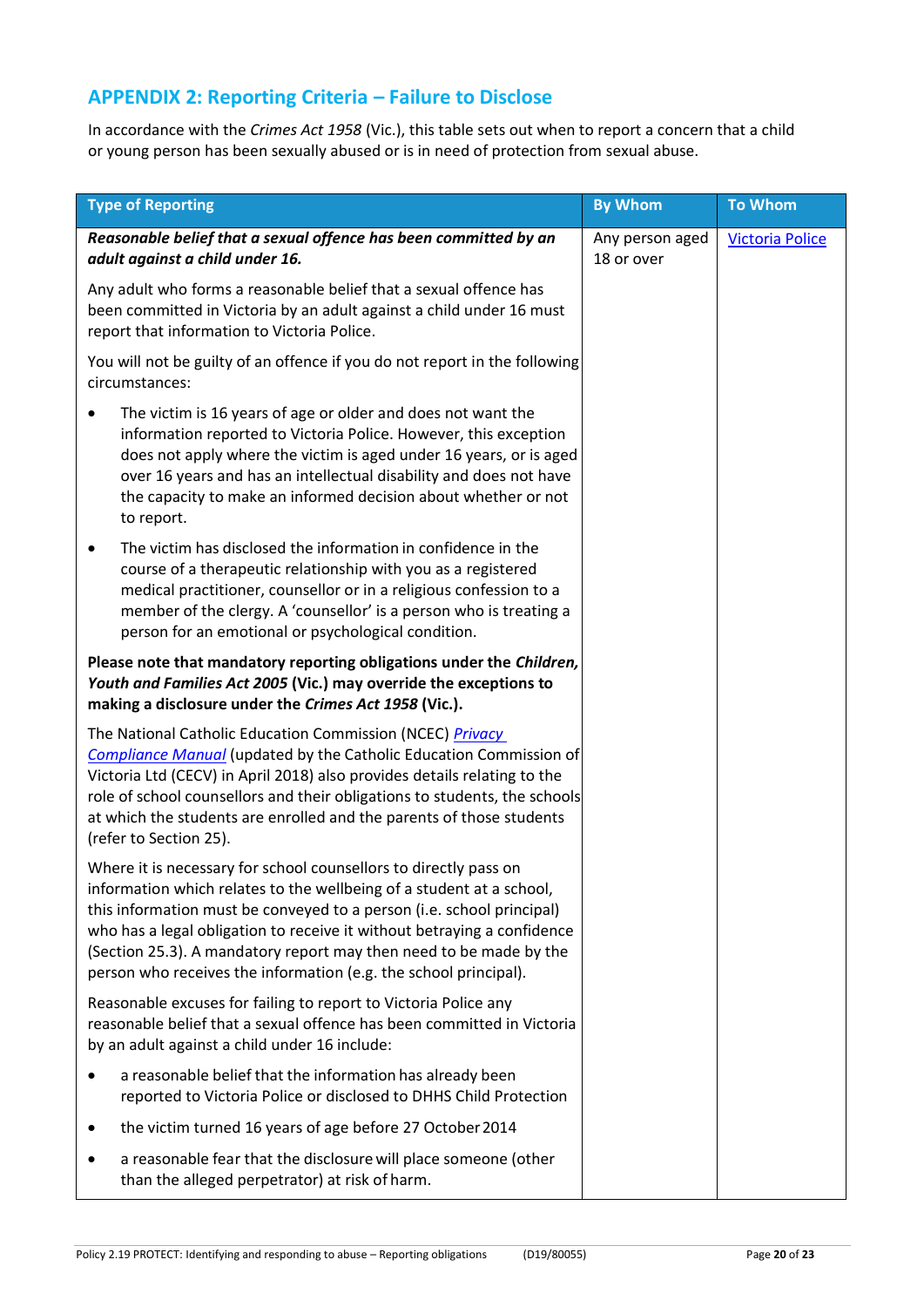# **APPENDIX 3: School's Internal Process and Related Documents**

- 1. Discuss your concerns with a school leader
- 2. If you decide that you should make a report, the leader will support you to do so
- 3. Record details of report on "Child Protection Reports" form
- 4. Notify CEM and get a case number
- 5. Complete the PROTECT form
- 6. Forward all documentation to the principal

# **CHILD PROTECTION REPORT**

# **STUDENT NAME:**

**DATE:**

# **STAFF NAME/S:**

# **DETAILS:**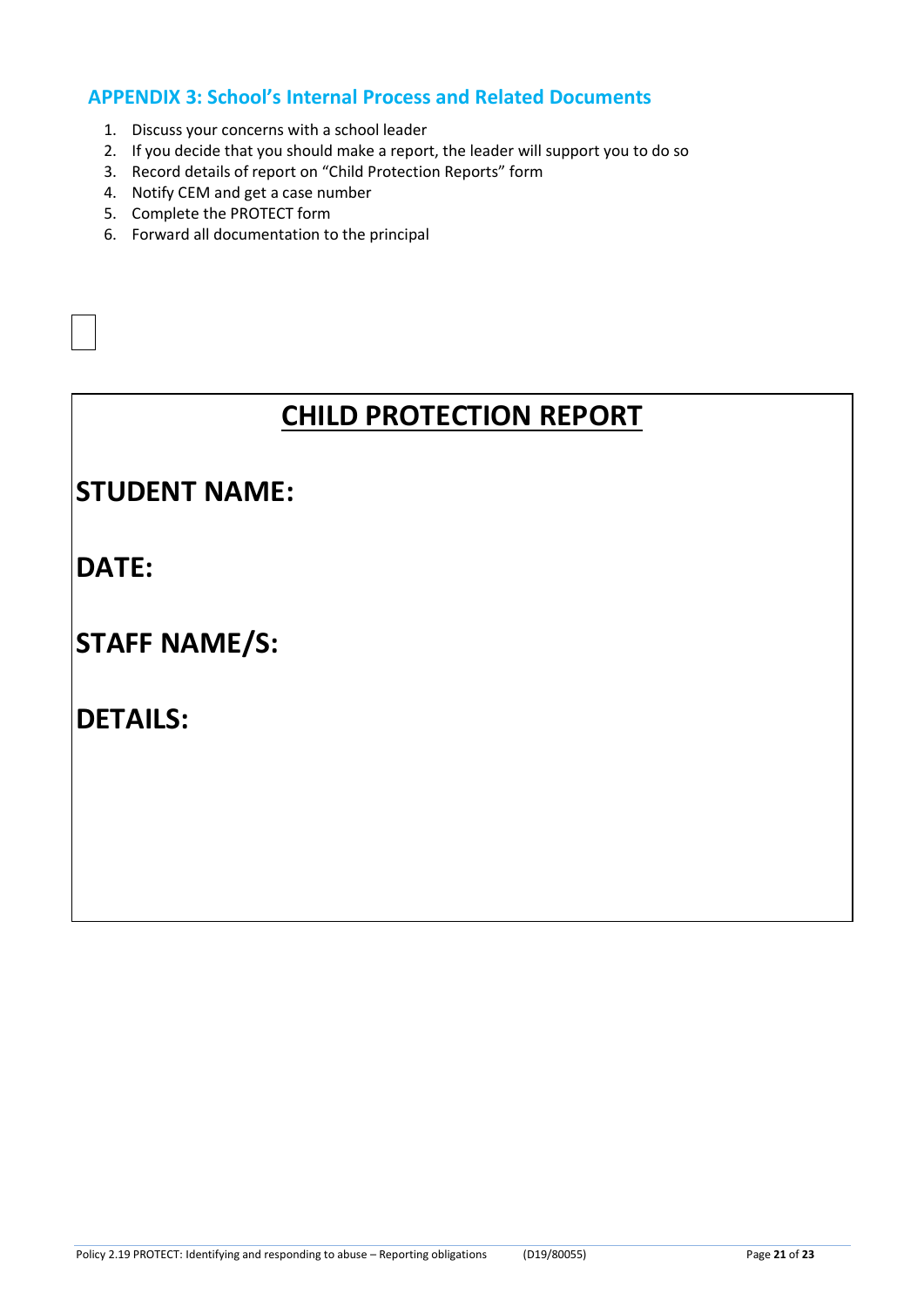# **Related Resources**

#### *Catholic Education Melbourne*

- *[Protect: Identifying and Responding to All Forms of Abuse in Victorian](http://www.education.vic.gov.au/Documents/about/programs/health/protect/ChildSafeStandard5_SchoolsGuide.pdf) Schools*
- *[Four Critical Actions for Schools Responding to Incidents, Disclosures and Suspicions of Child](http://www.education.vic.gov.au/Documents/about/programs/health/protect/FourCriticalActions_ChildAbuse.pdf) Abuse*
- *[Protect: Responding to Suspected Child Abuse: A Template for all Victorian Schools](http://www.education.vic.gov.au/Documents/about/programs/health/protect/PROTECT_Responding_TemplateSchools.pdf)*
- *[School Guidelines 2.19a: Police and DHHS Interview](https://www.cem.edu.au/About-Us/Policies/Police-and-DHHS-Interview-Protocols.aspx) Protocols*
- *[Catholic Schools Operational Guide](https://cevn.cecv.catholic.edu.au/Melb/Document-File/CSOG/Index/Catholic-Schools-Operation-Guide.pdf)* (CEVN website)
- *[Privacy Compliance Manual](https://cevn.cecv.catholic.edu.au/Melb/Document-File/Polices-Compliance-and-Legal/Privacy/Privacy-Compliance-Manual.aspx)* (CEVN website):
	- o updated by the Catholic Education Commission of Victoria Ltd (CECV) April 2018
	- o may be used by schools and systems which are represented by the CECV
- *[Family and Domestic Violence: A guide to supporting staff](http://www.cecv.catholic.edu.au/Media-Files/IR/Policies-Guidelines/Family-Domestic-Violence/Guide-to-family-and-domestic-violence-(1).aspx)* (CECV website)
- *[Catholic Education Melbourne Guide to the Reportable Conduct Scheme](http://www.cecv.catholic.edu.au/Media-Files/IR/Reportable-Conduct/Child-Safety/CEM-Guide-to-the-Reportable-Conduct-Scheme.aspx)* (CECV website)

#### *Counselling and support resources*

- [Daniel Morcombe Child Safety](https://danielmorcombefoundation.com.au/keeping-kids-safe-resources/) Curriculum
- [Respectful Relationships](https://www.education.vic.gov.au/about/programs/Pages/respectfulrelationships.aspx)
- [The Lookout](http://www.thelookout.org.au/)
- [safe steps](http://www.safesteps.org.au/)
- [1800RESPECT](http://www.1800respect.org.au/)
- [Centres Against Sexual Assault](http://www.casa.org.au/)
- [Gatehouse Centre, Royal Children's Hospital](http://www.rch.org.au/gatehouse/)
- [Kids First](https://www.kidsfirstaustralia.org.au/)
- [Australian Childhood Foundation](http://www.childhood.org.au/)
- [Djirra](https://djirra.org.au/)
- **[Child Wise](http://www.childwise.org.au/)**
- [headspace](http://headspace.org.au/)

#### *Department of Education and Training (DET)*

- [School Policy and Advisory Guide \(](http://www.education.vic.gov.au/school/principals/spag/Pages/spag.aspx)SPAG)
- [Protecting Children eLearning module](http://www.elearn.com.au/deecd/mandatoryreporting)

#### *Department of Health and Human Services (DHHS)*

- Child [Protection](https://services.dhhs.vic.gov.au/child-protection)
- [Child FIRST/The Orange Door](https://services.dhhs.vic.gov.au/child-first-and-family-services)

#### *Department of Justice and Community Safety*

- [Failure to disclose](https://www.justice.vic.gov.au/safer-communities/protecting-children-and-families/failure-to-disclose-offence) offence
- [Failure to protect](https://www.justice.vic.gov.au/safer-communities/protecting-children-and-families/failure-to-protect-a-new-criminal-offence-to) offence
- [Grooming offence](https://www.justice.vic.gov.au/safer-communities/protecting-children-and-families/grooming-offence)
- [Reportable conduct](https://www.justice.vic.gov.au/about-the-department/the-department-of-justice-and-community-safety-and-the-reportable-conduct)

#### *Related legislation*

- *Children, Youth and Families Act 2005*(Vic.)
- *Child Wellbeing and Safety Act 2005* (Vic.)
- *Family Violence Protection Act 2008* (Vic.)
- *Crimes Act 1958* (Vic.)
- *Education and Training Reform Act 2006* (Vic.)
- *Charter of Human Rights and Responsibilities Act 2006* (Vic.)